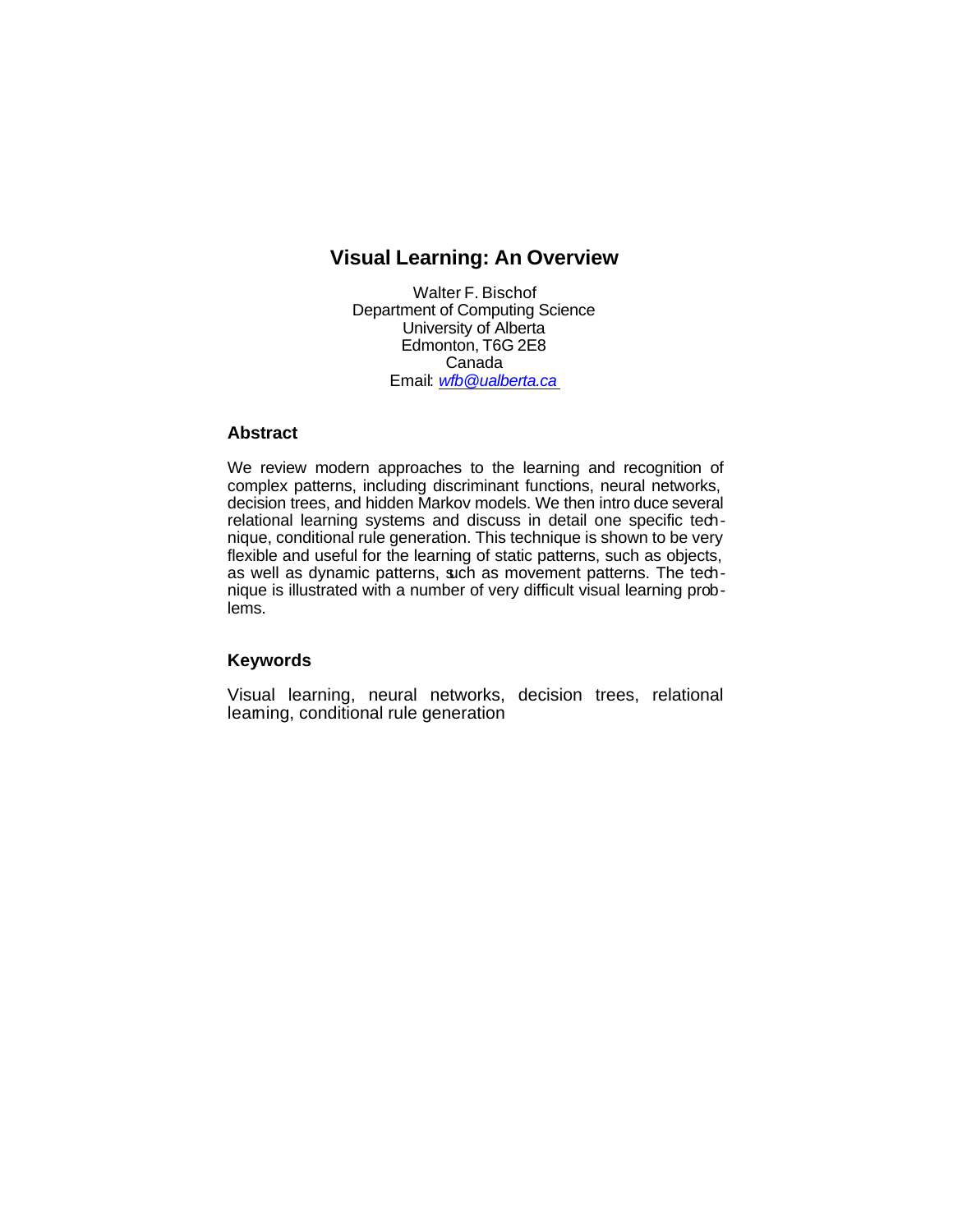# **1 Introduction**

Visual learning is concerned with creating systems that learn to analyze and interpret images, both static images and images that change over time. Visual learning shares many ideas with machine learning (Briscoe & Caelli 1996; Mitchell 1997), but many of the symbolic machine learning techniques cannot be used in visual learning because of the ma ssive amounts of data that have to be dealt with in images. It also shares many ideas with pattern recognition (Duda et al. 2001), but puts a much stronger emphasis on learning rather than the design of efficient recognition procedures.

The aim of visual learning is to generate rules for recognizing and interpreting image data, for example rules for determining that a certain image region is a human face, or that a certain sequence of images shows a person lifting a heavy object. The process of labeling image data can be defined by criteria that can either be known *explicitly* or can be encoded *implicitly* in the specific algorithms used in a system. In both cases, learning techniques are useful for making generalizations from training data (e.g. predicting labels for newly observed image data), for estimating parameters of sub-processes (e.g. parameters controlling image segmentation), or for optimizing search and labeling procedures.

Machine learning covers problems in inductive and deductive leaning, where induction refers to the process of generalizing from known examples, while deduction refers to learning to reason about data from given models. Most applications in visual learning involve inductive learning. In the following, we provide a brief overview over the more popular approaches. A representative sample of general inductive learning techniques used in visual learning is shown in Table 1 (Caelli & Bischof 1997). The techniques can be grouped into "supervised" and "unsupervised" learning. In supervised learning, a learning system is presented with both, training data and classification labels, and the goal is to find a set of rules or procedures for classifying the training examples. In unsupervised learning, on the other hand, training examples are not pre-classified, and the goal is to find regularities in the data, regularities that are implicitly defined in the learning and recognition procedures.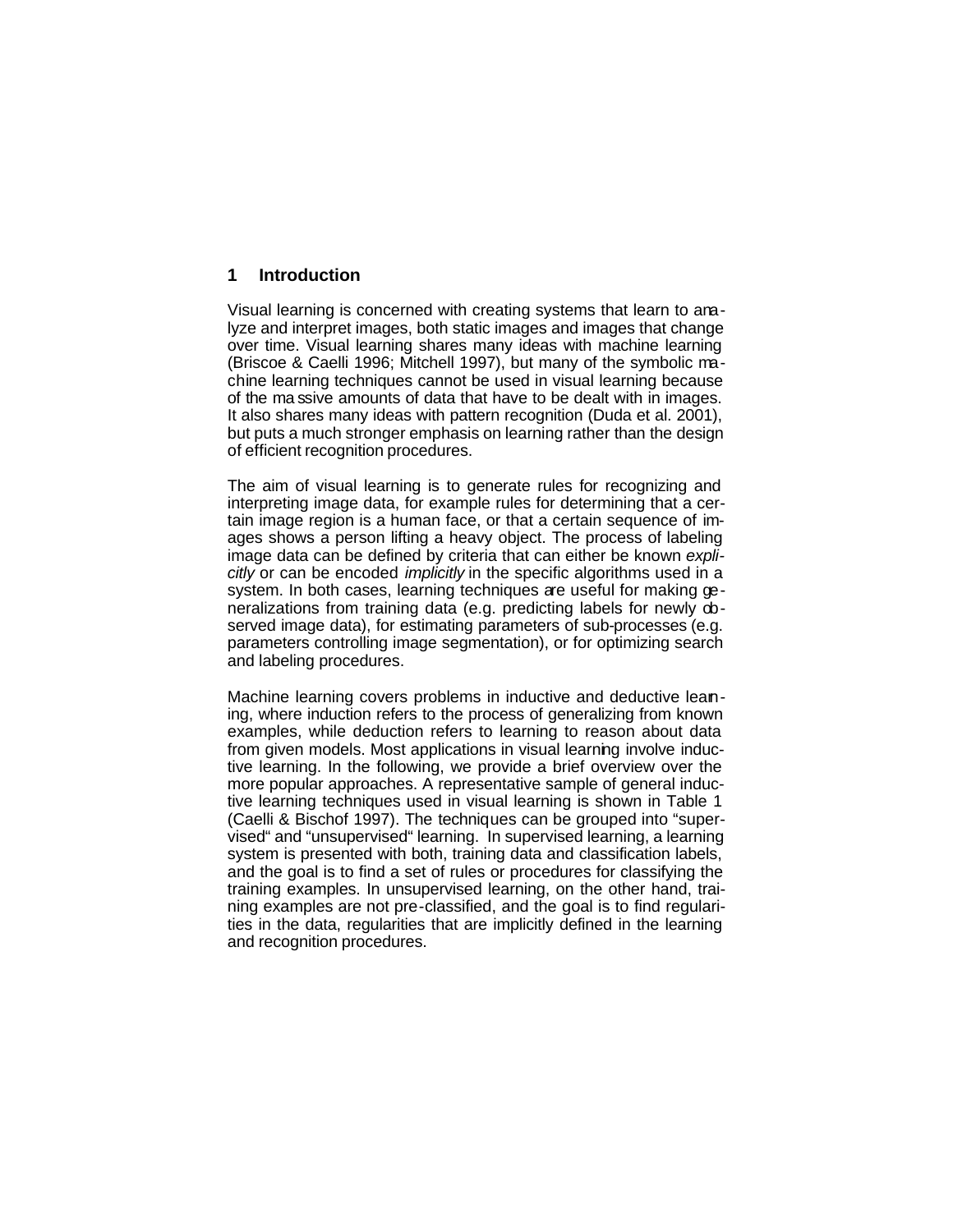| Unsupervised Learning |                                           |                   |  |
|-----------------------|-------------------------------------------|-------------------|--|
|                       | Model<br>Applications                     |                   |  |
| Parametric            | Bayesian classifiers                      | Segmentation      |  |
|                       | Radial basis functions<br>Image synthesis |                   |  |
| Non-parametric        | K-means clustering                        | Feature grouping  |  |
|                       | Self-organizing maps                      | Segmentation      |  |
|                       | Vector quantization                       | Image compression |  |
|                       | Conceptual clustering                     | Visual taxonomies |  |

| <b>Supervised Learning</b> |                               |                       |  |
|----------------------------|-------------------------------|-----------------------|--|
|                            | Model                         | Applications          |  |
| Feature-vector learning    | <b>Discriminant functions</b> | Classification        |  |
|                            | <b>Neural Networks</b>        | Recognition           |  |
|                            | Decision trees                | Feature extraction    |  |
| Relational learning        | Evidence-based Systems        | Recognition by parts  |  |
|                            | Conditional rule generation   | Symbolic descriptions |  |
|                            | Symbolic learners             |                       |  |

*Table 1: Overview of techniques used in visual learning*

# **1.1 Unsupervised learning**

Classic examples of unsupervised learning models include clustering techniques where input data is grouped into sets using attribute proximity (Jain & Dubes 1988). The result of the grouping process depends on the characteristics of the proximity models and the parameterization. Parametric techniques include, for example, parametric Bayesian clustering where probabilistic cluster membership is modeled using multivariate Gaussian functions. In this case, clustering involves determining position and shape parameters of the best fitting functions for modeling the clusters, and the algorithms for finding them typically use gradient descent with respect to the function parameters.

Parametric clustering techniques have several drawbacks, including the complexity of the search procedure required, the lack of unique solutions and the fact that the modeling functions used may not fit the data. For these reasons, non-parametric clustering techniques have been more popular. Here, clustering is aimed at partitioning data such that within-cluster distances are minimized and between-cluster distances are maximized. The methods shown in Table 1 are all aimed at achieving this goal. For the K-means method, the formulation is direct in the sense that the search for clusters is guided by the mini-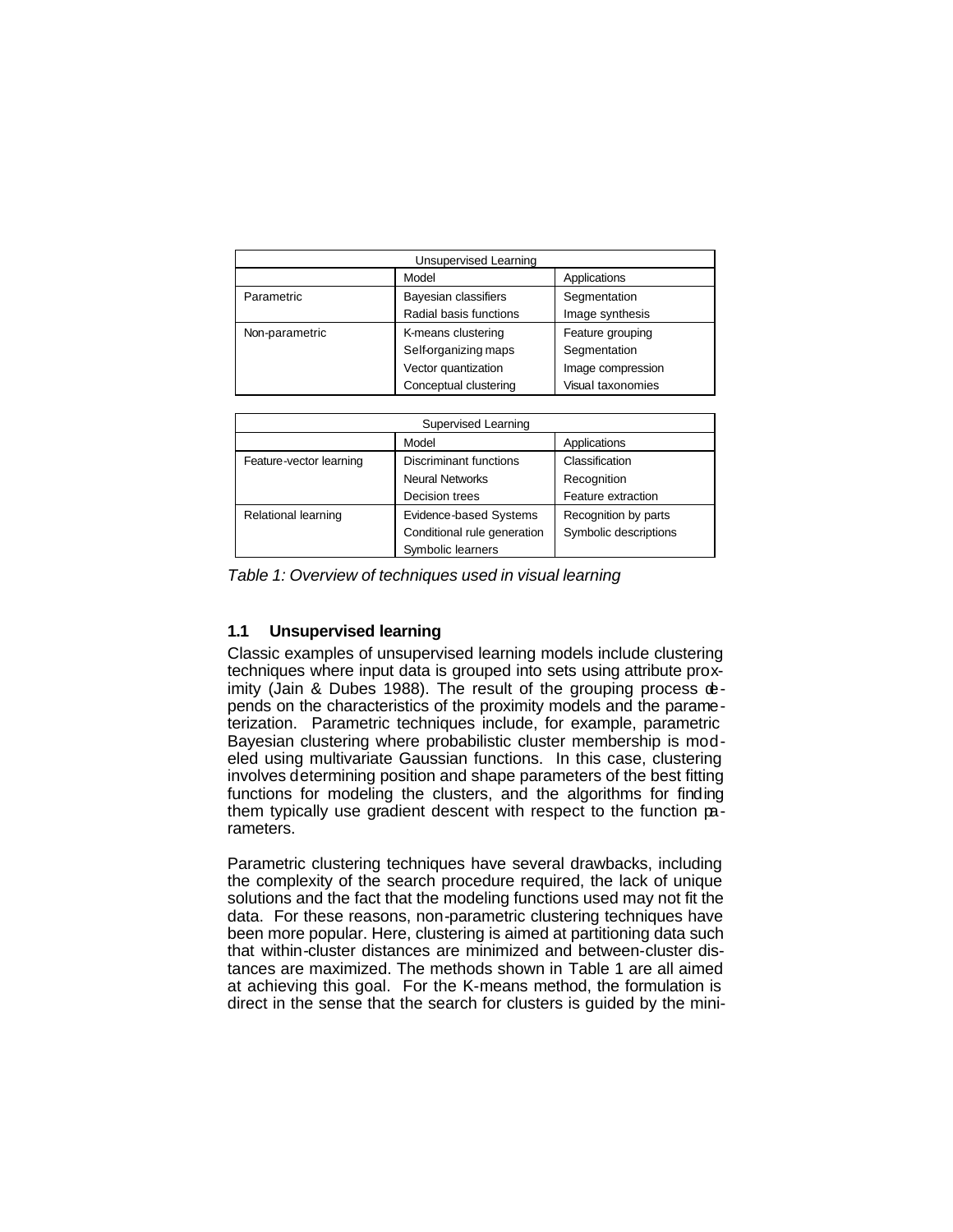max constraint (minimizing within-cluster distances and maximi zing between-cluster distances). Kohonen maps enact a similar process through the formation of attractors in the data-attribute space (Pao 1989), in vector quantization clustering is achieved through binning techniques while in conceptual clustering systems partitions are created in attribute space by maximizing category utility measures (Briscoe & Caelli 1996).

## **1.2 Supervised learning**

Supervised learning differs from unsupervised in so far as criteria for labelling data (e.g. classification labels) are known explicitly. Given training data described in terms of a set of features (attributes) and their class labels, the goal of supervised learning is to find a (simple) partitioning of the feature (attribute) space that allows correct classification of all training data, as well as generalization from training data to unseen, similar data.

Supervised learning methods differ with respect to the way they represent patterns and the way they partition feature spaces and thus the generalizations they produce. Supervised learning methods can be grouped into two major groups, here referred to as *feature-vector learning* and *relational learning*. In feature vector learning, each pattern is described by a vector of features that characterizes the pattern as a whole, and thus each pattern is represented as a point in a multidimensional feature space. In relational learning, on the other hand, each pattern is considered as being composed of multiple parts, and is thus described by feature vectors characterizing each pattern part and each part relation. Both groups are described in detail in the following sections.

# **1.3 Problems in Visual Learning**

Whatever the approach is taken by a visual learning method, is has to address a number of questions:

*Recognition of partial data:* Many real image interpretation problems involve the recognition of patterns from partial data. We claim that in order to optimize this process, rule generation and recognition methods are required that are based on a "recognition-by-parts" approach. In this approach, pattern fragments or individual pattern parts (and their associated attributes) are learned to provide sufficient evidence for the classification of patterns.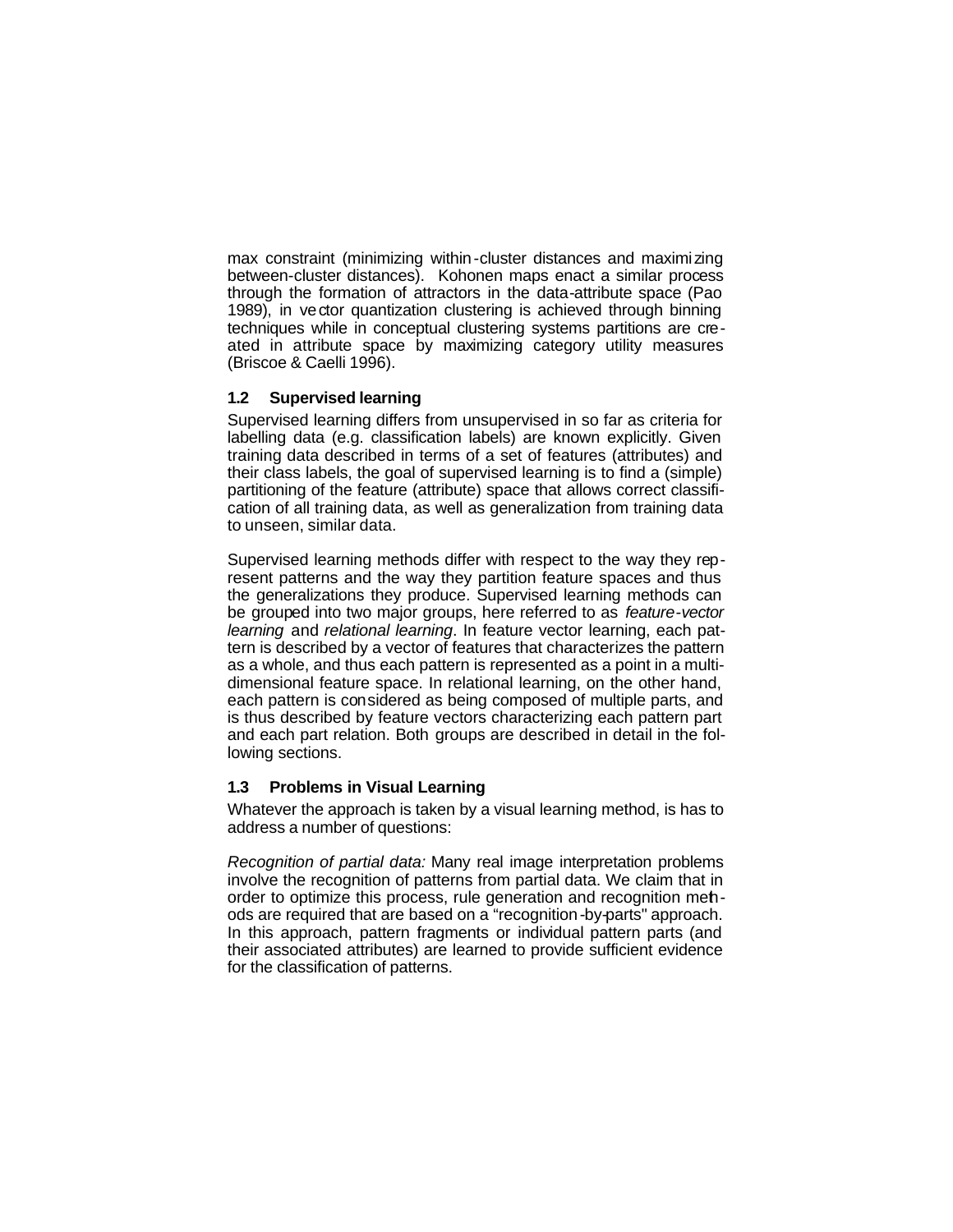*Recognition of distorted data:* Most image interpretation problems involve identification of known classes or patterns in data which is not identical to any of the training data. Solutions involve the ability of learning systems to generalize from training data. The problem is to optimize generalization while retaining recognition accuracy.

*Finding patterns in complex data:* One of the more difficult problems in image interpretation is that of finding patterns (or objects) in co mplex multi-object scenes. Solutions must involve classification of distinct pattern regions in an efficient way.

*Correspondence between data parts and model parts:* Beyond a mere classification of patterns or objects, it may be required to determine the correspondence between the parts of observed image data and those of stored models. This may be required to determine the pose of objects or in order to predict the existence of (hidden) pattern parts. Solutions to this problem depend on whether learning or encoding training data also includes pattern or object part labels. Partindexed data structures used in relational learning implicitly solve the pose problem while simple attribute -indexed structures used in feature-vector learning do not. The latter may have to be supplemented by methods for additional hypothesis testing or model projection to solve the pose problem.

# **2 Feature-Vector Learning**

In feature vector learning, patterns are described by a vector of features that describes the patterns as a whole. In this section, we introduce two main representatives of this approach, namely discriminant functions (and a modern incarnation in terms of neural networks) and decision trees.

### **2.1 Discriminant Functions and neural networks**

The non-parametric statistical literature abounds with methods for classifying patterns (Devijver & Kittler 1980). Here, we introduce linear discriminant functions and then discuss briefly modern implementations in terms of neural networks. Given a set of patterns, each described by a set of continuous attributes  $a_1, a_2, ..., a_N$ , linear discriminant functions are used to separate the patterns by a linear decision boundary. A linear discriminant function can be written as a linear combination of components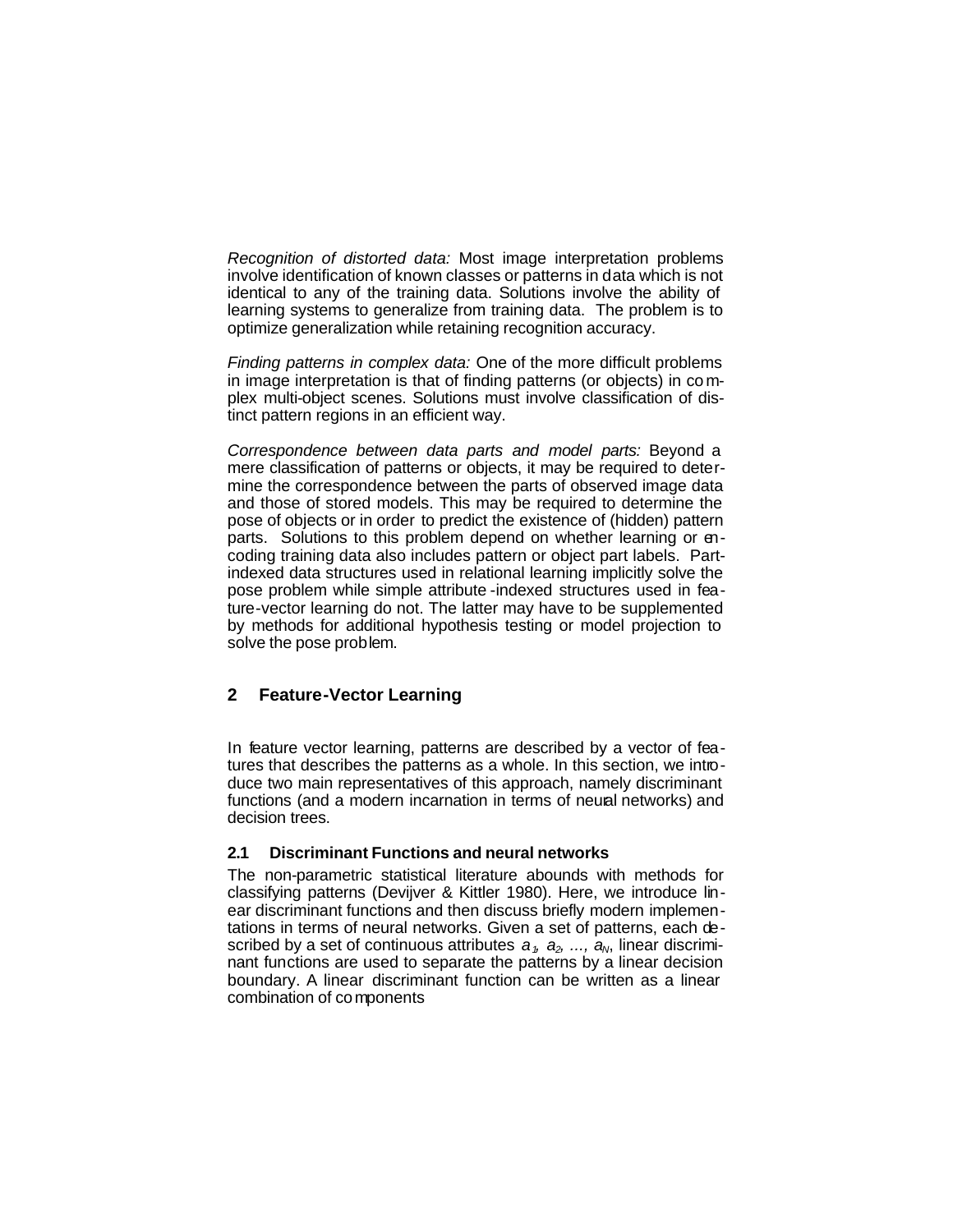$q(a) = w_0 + w$  ?  $a = w_0 + w_1 a_1 + w_2 a_2 + ...$ 

where *g(a)* is the discriminant function, *w* a weight vector, *a* a feature (or attribute) vector, and  $w_0$  a threshold weight. The equation  $g(\boldsymbol{a})=0$ defines a decision boundary, and the two regions defined by *g(a)<0* and *g(a)>0* define the two pattern classes, respectively. The weight coefficients are typically found using a gradient descent method.

In the case of multiple pattern classes, the feature space must be partitioned into multiple partitions, ideally each one associated with a single class. Using discriminant functions, this can be achieved in one of several ways. For *K* classes, one can, for example, use *K-1* discriminant functions separating regions *? <sup>i</sup>* from not(*? <sup>i</sup>*), or one can use  $K(K-1)/2$  discriminant functions separating ? *i* from  $?$  *j*, and finally, one can define a linear machine that assigns *a* to *? <sup>i</sup>* if *gi(a)>gj(a)* for all *i?j*. Other combination schemes are possible, and their usefulness  $\Phi$ pends precisely on the distribution of pattern classes in feature space.

More recently, neural networks, and in particular, multi-layered perceptrons have become very popular for pattern learning (Hertz et al. 1991). A closer inspection reveals a very close relationship between these networks and discriminant functions, so neural networks are comparable in their performance to discriminant functions.

This is illustrated with the following simple neural network, consisting of an input layer *I*, and hidden layer *H*, and an output layer *O*. A pattern with features  $a_1, a_2, ..., a_N$  is presented at the input nodes *I*, and the output nodes correspond to the classifications  $c_1, c_2, \ldots, c_K$ . The activity of the hidden units *H<sup>i</sup>* is defined as

$$
H_i ? f(? w_{ij}^H I_j
$$

where  $w_{ij}^H$  is the weight of the *j*-th input of the *i*-th hidden unit, and *f* is a non-linear function, typically a sigmoid function. The activity of the output units is defined similarly, namely

$$
O_i ? f(? w_{ij}^{\circ} H_j,
$$

where  $w_i^0$  and fare defined as before. The expressions

$$
\sum_j w_{ij}^H I_j
$$
 and 
$$
\sum_j w_{ij}^{\circ} H_j
$$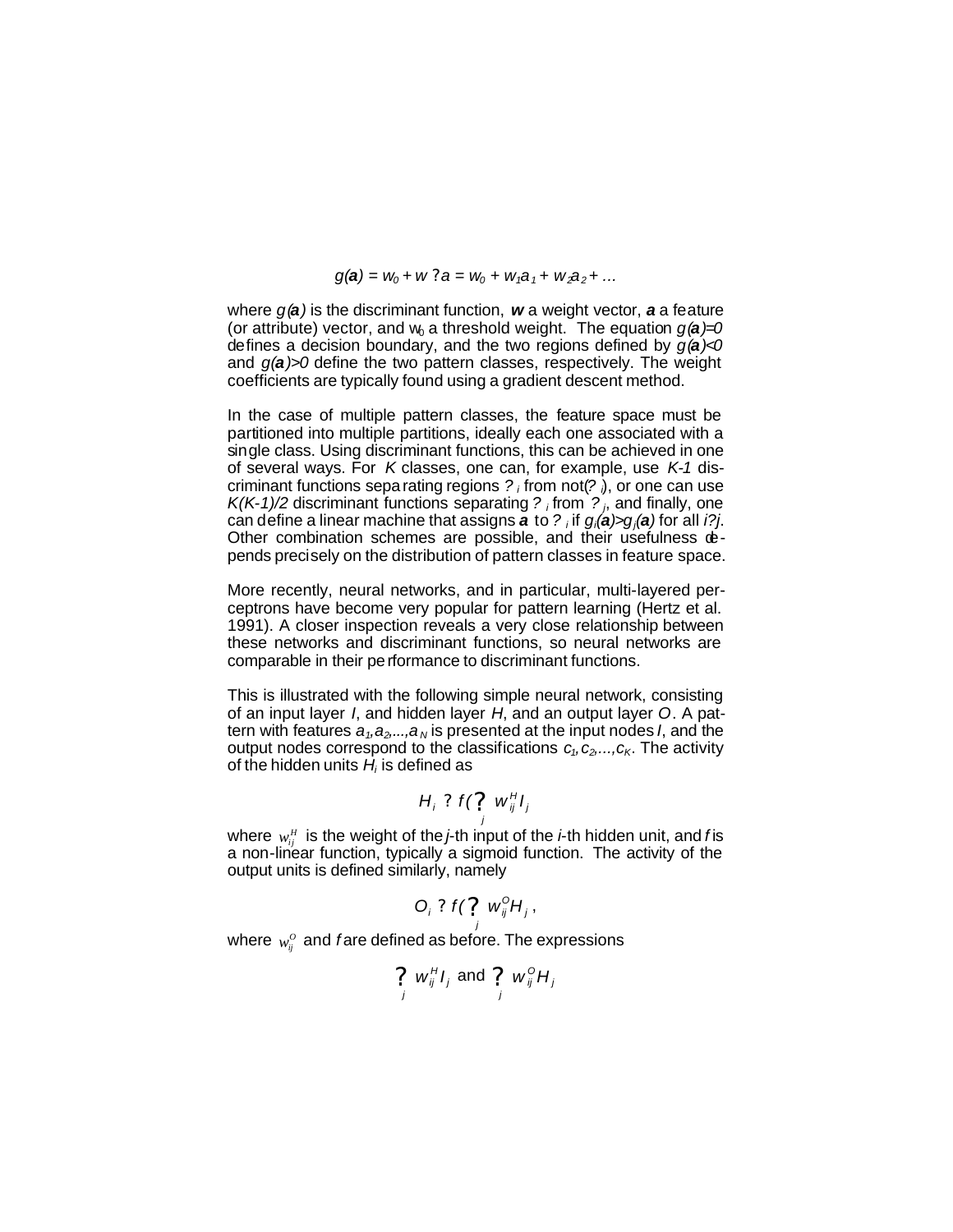are discriminant functions in the input space and the hidden layer space, respectively. An analysis of learning in neural networks shows that they are typically equivalent to simple gradient descent methods.

In these approaches to pattern learning, patterns are represented by characteristic feature vectors *a*. Pattern learning consists of finding a partitioning of the feature space such that, ideally, each partition corresponds to a single pattern class, and pattern classification is based on combinations of discriminant functions.

### **2.2 Decision Trees**

Decision trees have become very popular for inductive learning of patterns (Quinlan 1992). Given a number of patterns, each described by a set of attributes  $a_1$ ,  $a_2$ , ...,  $a_N$ , and a partitioning of the patterns into a number of classes  $c_1$ ,  $c_2$ , ...,  $c_6$ , the decision tree method is aimed at ordering the patterns in a tree such that each tree node specifies a test of some attribute, and each child corresponds to a possible value of the attribute. Each leaf node of the decision tree corresponds to a set of patterns belonging to a single class. A path from the root of the tree to a leaf thus represents a hierarchically ordered sequence of decisions for classifying the patterns.

Figure 1 illustrates a one decision tree generated for the data shown in Table 2. In this example, a decision is made whether the weather conditions are suitable for playing tennis. Each of the trainin g exa mples is described by four attributes, outlook, temperature, humidity and wind, and each training instance belongs to one of two classes, yes or no. Classification of each example is achieved by traveling through the decision tree from the root to a leaf. At each node, a particular attribute is tested, and, depending on the value of the attribute, a different branch is selected. Leaf nodes are either associated with patterns of a single class, or tree expansion was stopped (Quinlan 1992). For day 4, for example, the rightmost path through the decision tree would be followed, and for day 8 the leftmost.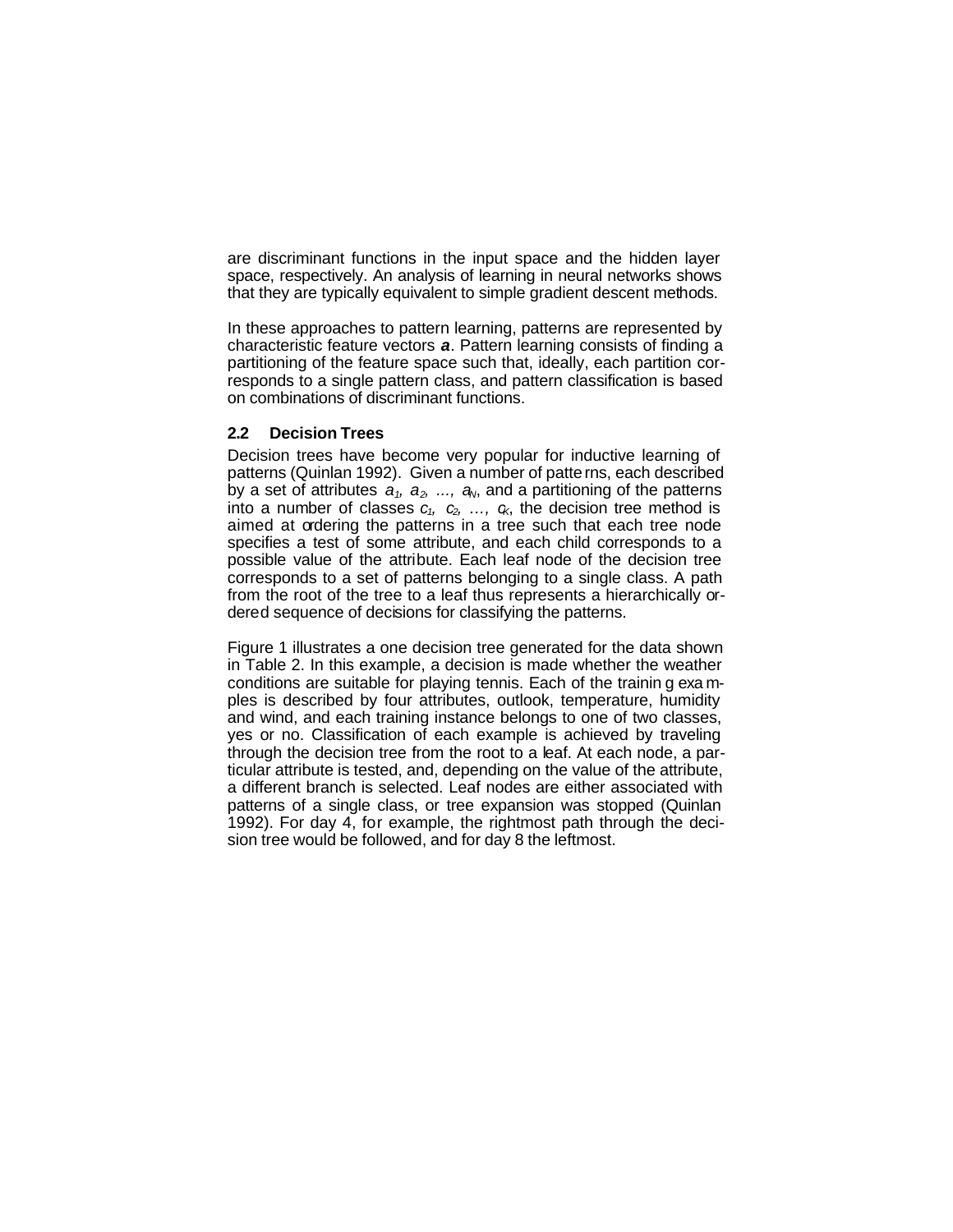| Day            | Outlook   | Temperature | Humidity | Wind   | Play |
|----------------|-----------|-------------|----------|--------|------|
| 1              | Sunny     | hot         | high     | weak   | no   |
| $\overline{2}$ | Sunny     | hot         | high     | strong | no   |
| 3              | overcast  | hot         | high     | weak   | yes  |
| 4              | Rain      | mild        | high     | weak   | yes  |
| 5              | Rain      | cool        | normal   | weak   | yes  |
| 6              | Rain      | cool        | normal   | strong | no   |
| 7              | overcast  | cool        | normal   | strong | yes  |
| 8              | Sunny     | mild        | high     | weak   | no   |
| 9              | Sunny     | cool        | normal   | weak   | yes  |
| 10             | Rain      | mild        | normal   | weak   | yes  |
| 11             | Sunny     | mild        | normal   | strong | yes  |
| 12             | overcast  | mild        | high     | strong | yes  |
| 13             | ove rcast | hot         | normal   | weak   | yes  |
| 14             | Rain      | mild        | high     | strong | no   |

*Table 2: Decision tree data. Each line describes weather conditions and whether tennis should or should not be played. Each pattern is described by four features (outlook, temperature, humidity, and wind) and belongs to one of two classes (play or do not play tennis).*



*Figure 1: Example of a decision tree generated for a the data shown in table 2. A pattern is classified by traveling through the decision tree from the root to a leaf. At each node of the tree, a particular attribute is tested (indicated by a box), and, depending on the value of the attribute, a particular child in the decision tree is selected. Each leaf node is associated with a single class, in this case the class yes / no.*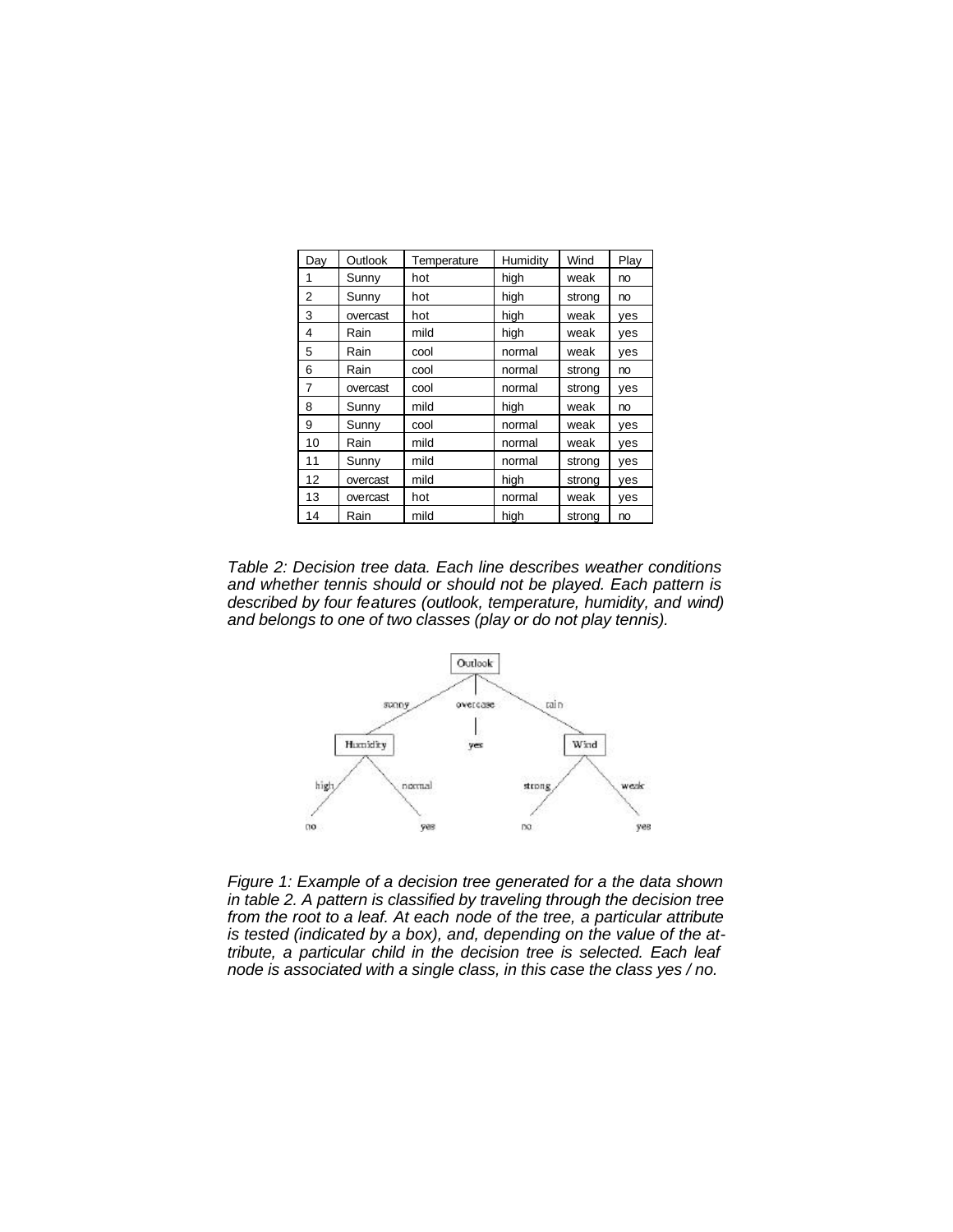For each training set, a number of decision trees can be generated, and the problem is to find a decision tree that is as shallow as possible, so that classification of patterns can be achieved in a small number of decisions. To this end, one should select at each node the attribute that is most useful for classifying all the patterns associated with the node. Attribute selection is typically based on classification entropy *H(S)* of a node S, defined as

$$
H(S)? \stackrel{K}{?}\underset{k?1}{?} p_k \log_2 p_k
$$

where  $p_k$  is the proportion of elements of node S in class  $c_k$ . So, for example, in the decision tree in Figure 1, there are 5 elements associated with the node labeled "wind" (namely elements 4,5,6,10, and 14), three in class "yes" and two in class "no". Hence the classification entropy of that node is 0.971. On the basis of classification entropy, Quinlan (1992) introduced a number of selection criteria, including the information gain measure *G(S,A)*, defined as

$$
G(S, A) ? H(S) ? \underset{T? \text{ children } (S)}{\underset{T? \text{ children } (S)}} p_{T} H(T)
$$

where  $p<sub>T</sub>$  is the proportion of patterns that belong to child T. Using this measure, one chooses at each node of the decision tree the attribute that maximizes *G(S,A)*. The decision tree in Figure 1 was generated using this measure. In addition to *G(S,A)*, a number of other selection criteria have been introduced, but it is difficult to determine under what conditions each of the criteria leads to an optimal decision tree.

## **3 Relational Learning**

In relational pattern recognition, patterns are considered as being composed of constituent parts, and pattern are described by (unary) part features, and (binary) features of part relations. These part and part relation features can be linked together into an attributed relational structure (graph) that defines a pattern uniquely. A simple example of a relational gra ph representation is show in Figure 2. In an attributed relational graph, each of the vertices is described by a unary feature vector and each of the arcs is described by a binary feature vector. More formally, an attributed relational graph is defined as a tupel *<P,R,U,B>*, where *P={p<sup>i</sup> ,i=1,...,n}* is a set of vertices (pattern parts),  $R=\{r_i, i=1,\ldots,n, j=1,\ldots,n\}$  a set of arcs (part relations), *U={u <sup>i</sup> ,i=1,...,nU}* a set of vertex attributes (part attributes), and *B={b <sup>i</sup> ,i=1,...,nB}* a set of arc attributes (part relation attributes).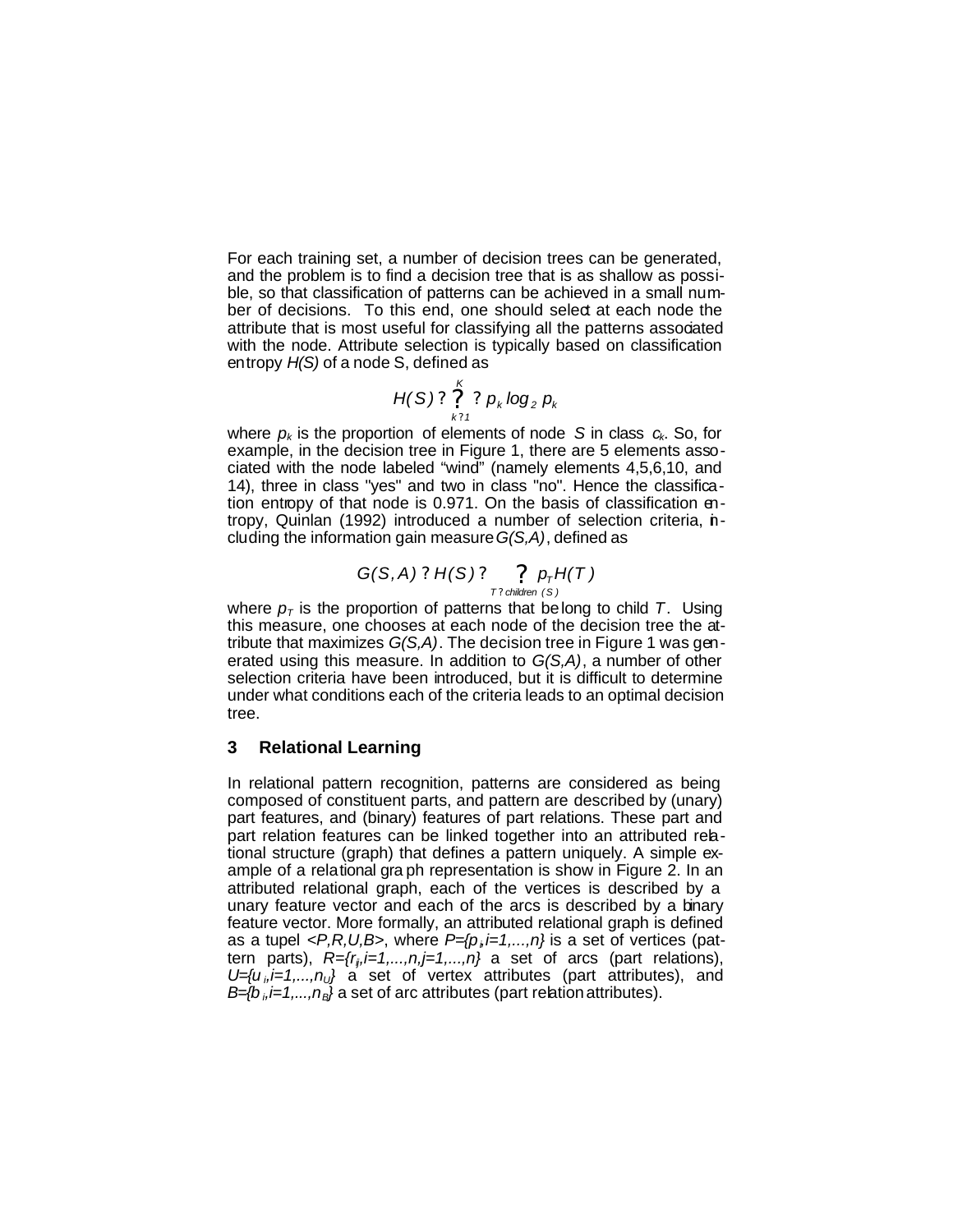

*Figure 2: Example of a relational structure. The left hand shows a sketch of a chair consisting of seven image regions, the right hand side shows the corresponding relational structure. Each of the image regions (pattern parts) is represented by a vertex, and relations between image regions (pattern relations) are represented by arcs between vertices. Every vertex and arc is described by a set of features, corresponding to the features of the pattern parts and part relations.*

Pattern classification is achieved using relational graph matching where a sample pattern is matched to a model pattern. This is achieved by searching for a label assignment (a mapping of vertices in the sample pattern to vertices in the model pattern) that maximizes some objective similarity function. Pattern classes are usually represented by enumerating all training (or model) instances, and classification of a sample pattern is achieved by searching through all model patterns to determine the one producing the best match. This representation and the associated graph matching approach have been the preferred architecture for object recognition (Flynn & Jain 1993).

The relational graph matching approach to pattern and object recognition has several problems. First, the computational complexity is exponential, i.e. matching time increases exponentially with the number of vertices in the sample and model graphs. Second, pattern generalizations are difficult to represent. One solution has been to represent pattem classes by a typical class member and a distance measure (Shapiro & Haralick 1982), but it is difficult to capture both, numerical feature differences and differences in the pattern structure into a single numerical similarity measure. Third, pattern learning has been considered only rarely in the literature. In most methods for generating relational structures for visual recognition, prior information about class membership is provided, and it is not clear how the model descriptions can be learned.

Below, we describe approaches that attempt to overcome these problems in different ways, by combining numerical learning techniques with limited structural pattern learning. The two examples described in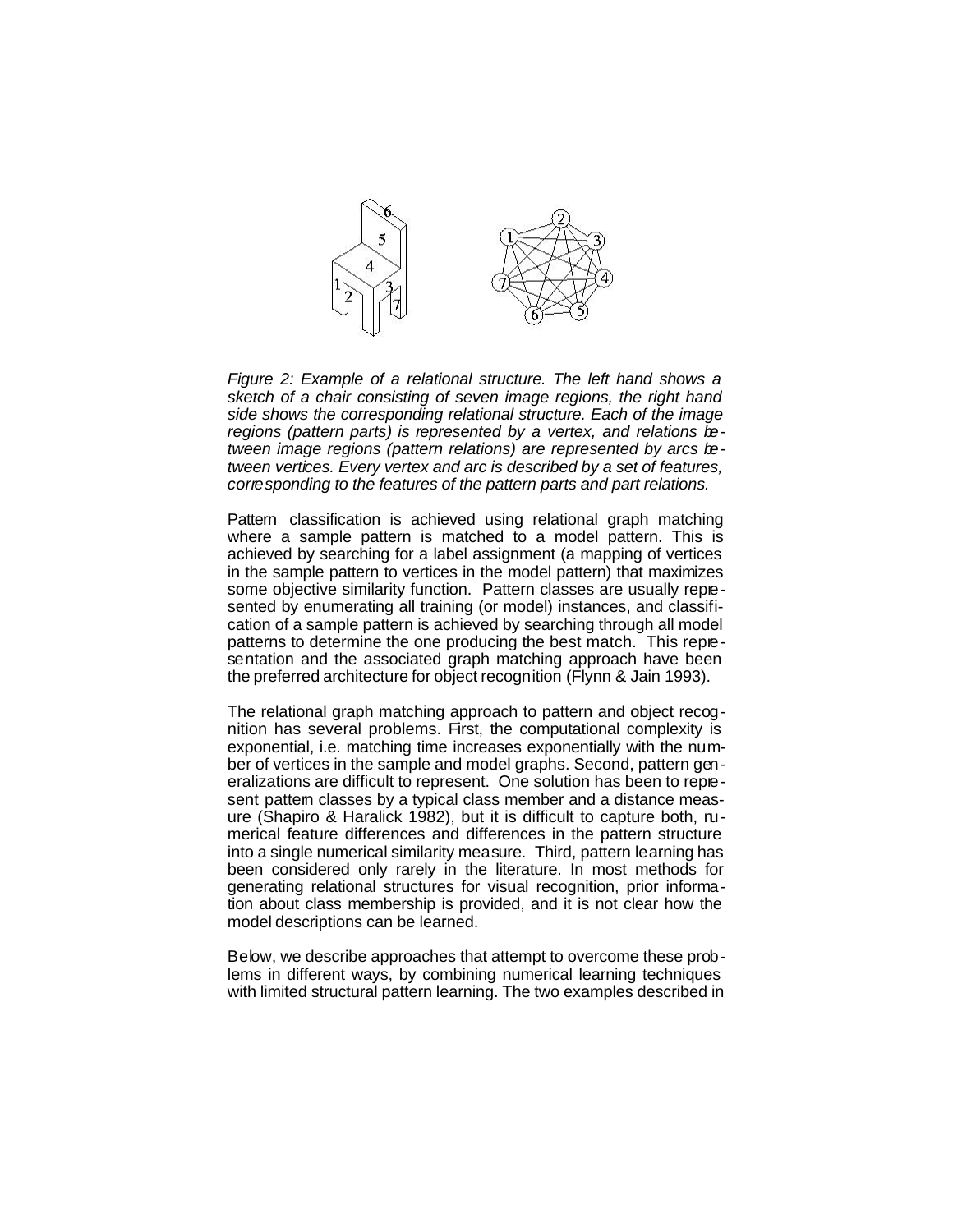detail, evidence-based systems (EBS) and conditional rule generation (CRG), learn rules which are defined by regions in unary and binary feature spaces. The approaches differ in the way they ensure compatibility between unary and binary rules. In CRG, consistency between unary and binary features is explicitly represented, whereas in EBS this is done only implicitly.

## **3.1 Evidenced-Based Systems**

EBS is aimed at learning to recognize visual patterns and objects in a supervised learning paradigm (Caelli & Dreier, 1994). Pattern descriptions are given in the form of attributed relational graphs, and the goal of EBS is produce a set of rules that, given a sample pattern, produce evidence for a particular pattern class. To this end, EBS proceeds in the following way:

First, all unary feature vectors  $\boldsymbol{u}$  of all patterns are collected into a unary feature space *U*, and all binary feature vectors *b<sup>i</sup>* are collected into a binary feature space B. In the context of 3D object recognition, unary features may include measures such as local surface curvature or perimeter of local patches, and binary features may include measures such as distances, angles or boundary relationships.

Both (unary and binary) feature spaces are then clustered using standard clustering algorithms, and the resulting clusters are bound by simple rectangles that are oriented along the feature space axes. The clusters need not be disjoint, and complex combinations of clusters could be constructed. For example, non-convex regions can be defined by rules which include some regions of feature space but exclude others. Each unary cluster  $U_i$  or binary cluster  $B_i$  can provide some evidence about the presence of a particular pattern class in the following way: If a sample pattern contains a part with unary features within the bound of  $U_i$  then there is certain evidence that the pattern belongs to each of the pattern classes  $c_1$ ,  $c_K$ . The same is true if a pattern contains a part relation with binary features within the bounds of a cluster *B<sup>i</sup>* . With each cluster, an *evidence weight E* is associated which corresponds to the likelihood that activation of the rule contributes evidence for the existence of a particular pattern class.

The evidence vectors *E* could be derived from the relative frequencies of class samples in each cluster. However, EBS takes this one step further and uses supervised learning to solve the evidence estimation problem and, at the same time, to learn the relationships between unary and binary features. This relationship can be learned by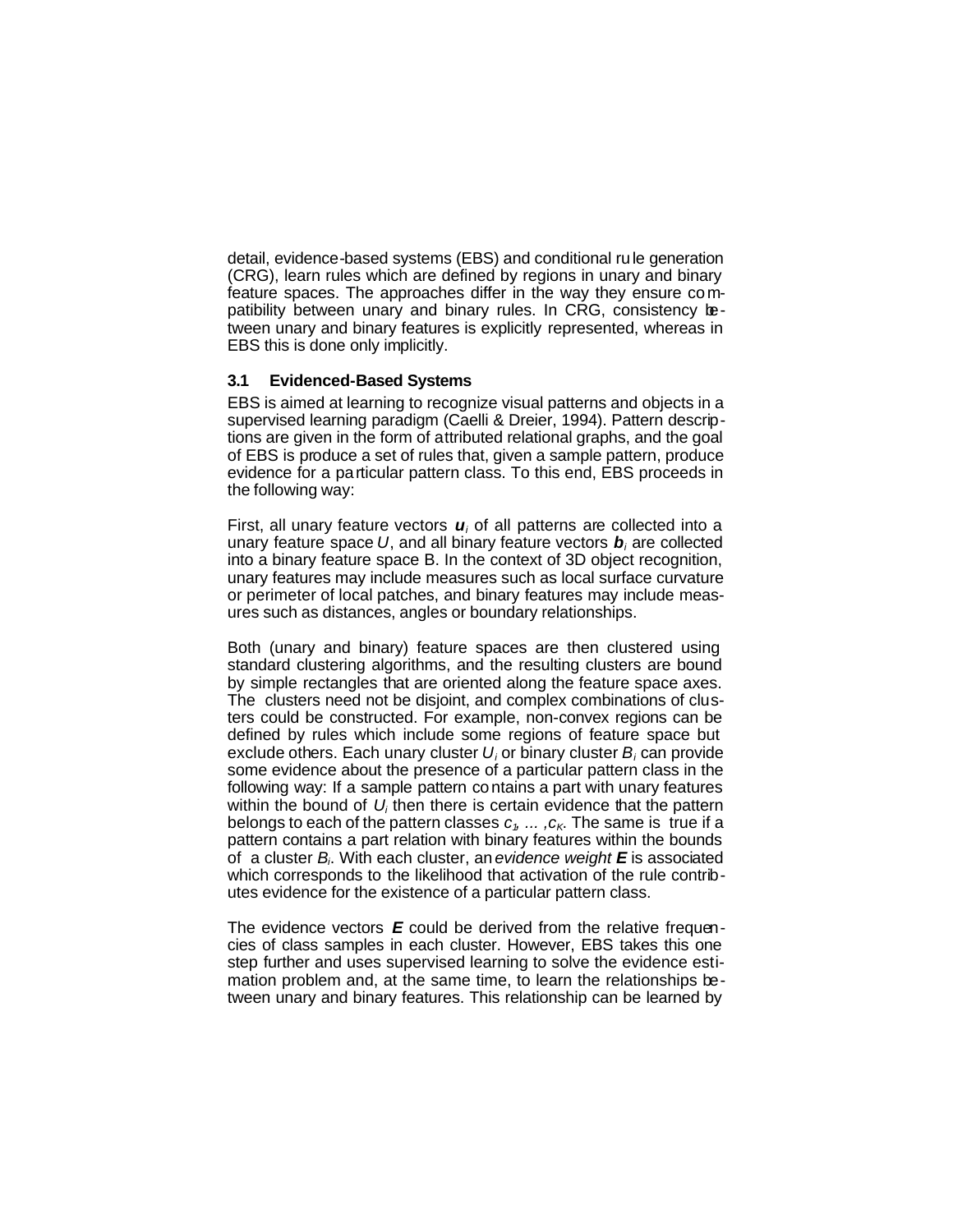a neural network with input nodes *I* corresponding to clusters, output nodes *O* corresponding to classes, and with one hidden layer, with the number of nodes being the larger of the input or output node numbers (see Figure 3).



*Figure 3: EBS System. The feature vectors of all pattern parts and part relations are collected into the unary and binary feature spaces, respectively. Membership of a feature vector in a cluster produces some evidence for the class membership of pattern. An optimal combination of evidence is learned by a neural network whose input nodes correspond to clusters in the feature spaces and whose output nodes correspond to classes.* 

The evidence weights are determined by the connections between input-hidden-output layer nodes. In particular, each hidden layer node is connected to every unary and binary rule. This allows for the reinforcement of co-occurrences between unary and binary feature values and thus allows implicit learning of relational structures. It does,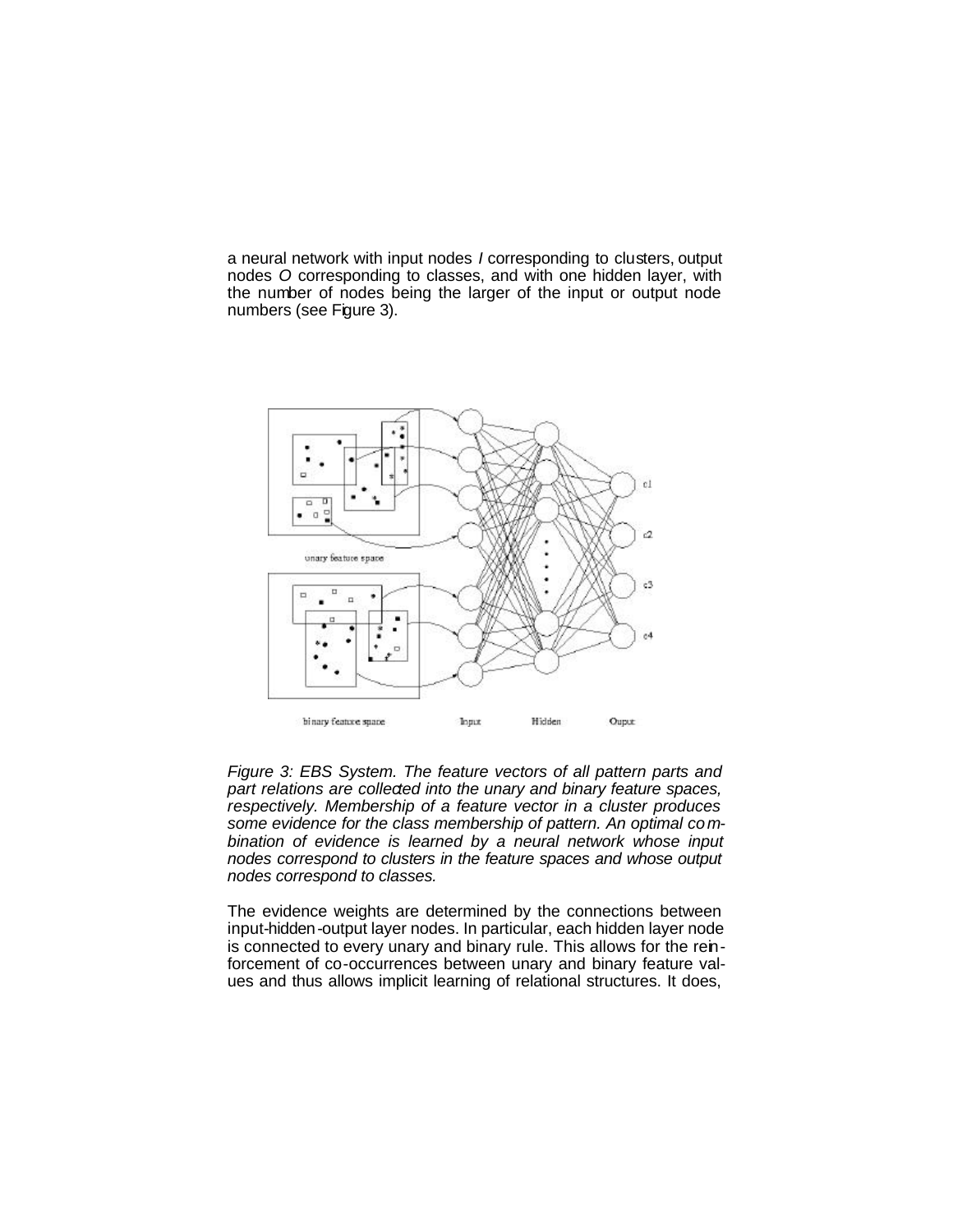however, not guarantee label-compatibility in a strict sense since no specific model parts and relations are encoded in a given hidden unit.

The EBS approach differs from direct neural net implementations in two respects. First, feature space partitioning is not the same as that obtained with multi-layered perceptrons, and second, constraints are added on the hidden layer to determine evidence weights that are in accordance with a conjunctive rule form. For these reasons, the rules and weights are guaranteed to satisfy representational constraints, something which is not guaranteed in direct neural net implementations.

The main limitation of the EBS approach is that the representation is not unique, i.e. rules are generated without *explicitly* considering the relationships between specific unary and binary feature values that define specific objects. In other words, unary and binary rules are generated but not linked together into a label-compatible represenation of each model. This is attained *implicitly* via the hidden units in the neural network (Figure 3) but it does not *guarantee* a unique representation of structural relations in the data. In the approach presented in the next section, this compatibility is explicitly built into the rule generation stage.

### **3.2 Conditional Rule Generation**

We have explored methods for pattern learning that combine the expressiveness of symbolic machine learning techniques (inductive logic programming) with the generalization models of numerical machine learning (Bischof & Caelli 1994). This led to a class of numerical relational learners that induce over numerical attributes in ways which are constrained by relational pattern models. Our approach, CRG, generates rules that are linked together to satisfy relational constraints of the training data (see Figure 4). These relational constraints are introduced adaptively, i.e. they are added if they are **e**quired to improve the classification rules.

The goal of CRG is to derive a set of classification rules for pattern fragments on the basis of a set of training patterns in a supervised learning paradigm. Rather that work with fixed-size pattern fragments, CRG attempts to find the simplest classification rules, and then expands the rules to the extent that is required to achieve correct classification of all training data. Hence, for very simple patterns, CRG may produce classification rules that rely on isolated pattern parts only and thus are equivalent to rules produced by feature-vector learning. At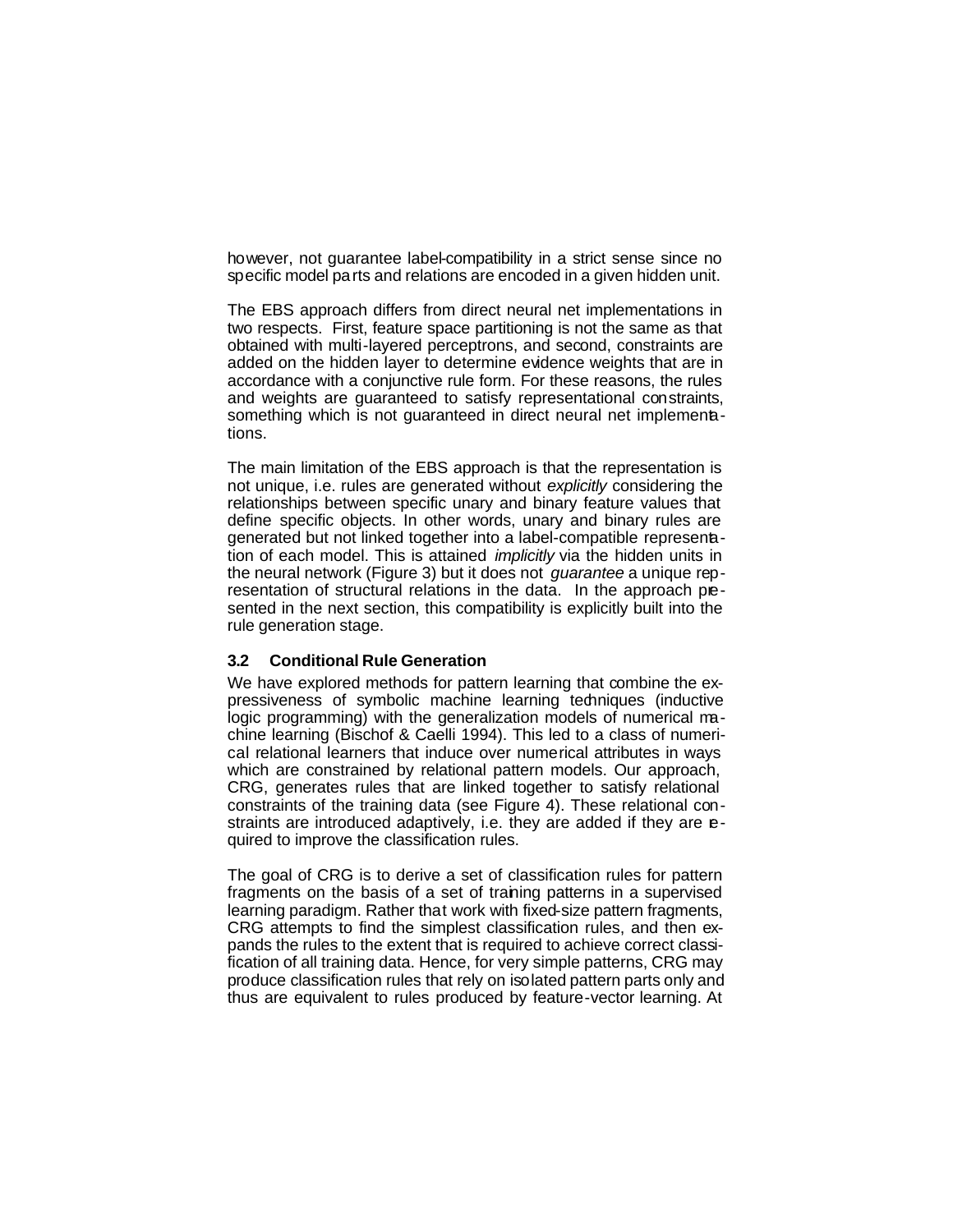the other extreme, CRG may produce very complex classification rules that rely on features of all pattern parts and their relations, and thus may produce rules equivalent to those produced by the relational graph matching a pproach.



*Figure 4: Example of input data and conditional cluster tree generated by CRG method. The left panel shows input data and the attributed relational structures generated for these data, where each vertex is described by a unary feature vector u and each edge by a binary feature vector b. In this example, we assume that there are two unary and two binary features. We further assume that there are two pattern classes, class 1 consisting of the drinking glass and the mug, and class 2 consisting of the teapot. The right panel shows a cluster tree generated for the data on the left. Numbers refer to the vertices in the relational structures, rectangles indicate generated clusters (defined by lower and upper bounds on each feature), gray ones are unique, white one contain elements of multiple classes. Classification rules are derived directly from this tree.*

CRG produces classification rules for patterns described by an attributed relational graph where, as before, *U<sup>i</sup>* are sets of unary features describing pattern parts and *Bij* are sets of features describing part relations. For a set of patterns described by attributed relational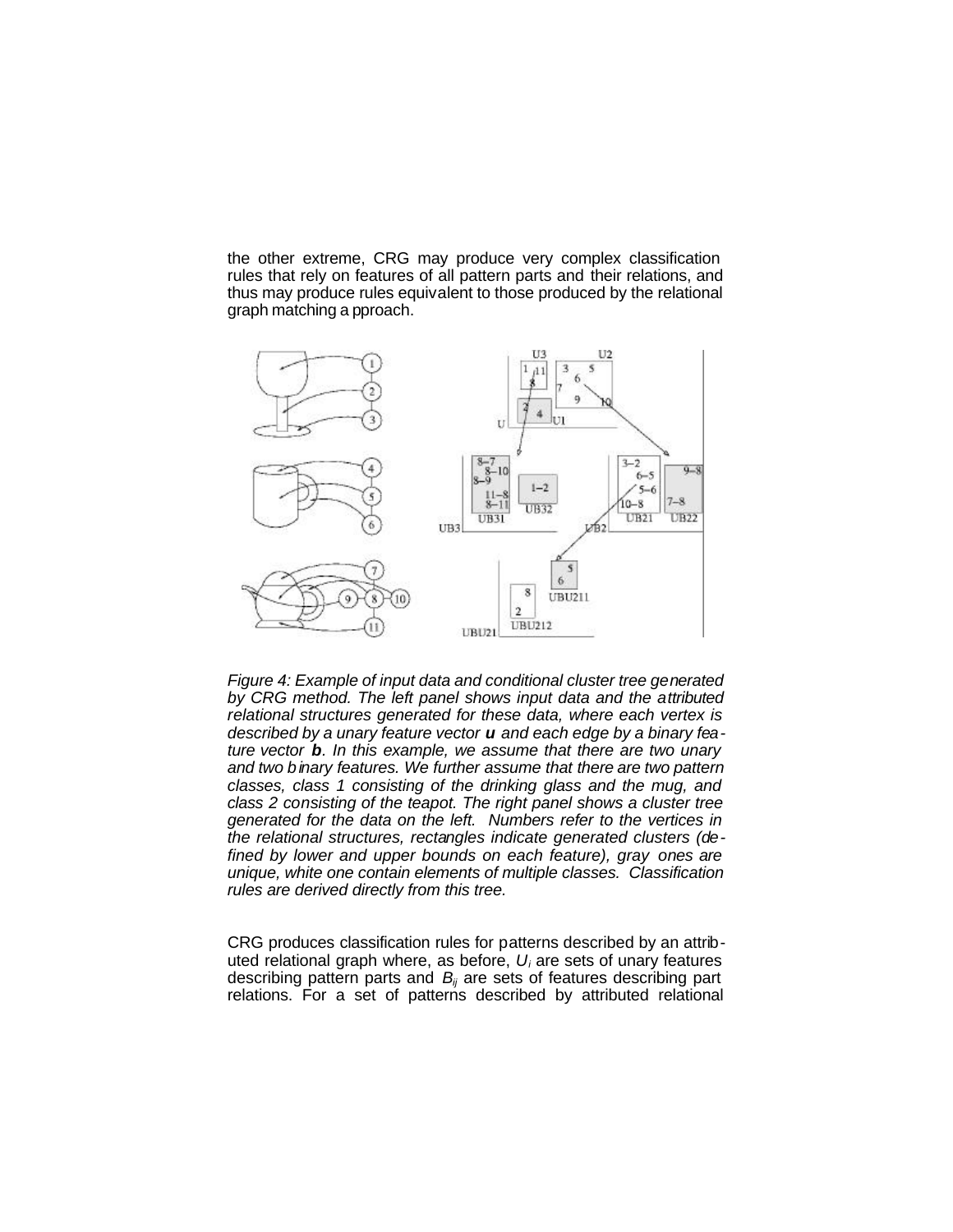graphs, classification rules are generated for pattern fragments, i.e. for each chain of pattern parts  $P_i - P_j - P_k$  ..., CRG generates classification rules by partitioning the Cartesian feature product spaces *U<sup>i</sup> ? B<sub>ij</sub>* ? *U<sub>i</sub>* ? *B<sub>ik</sub>* ? *U<sub>k</sub>* ? ... . This partitioning is done incrementally, starting with the unary feature space U<sub>i</sub> and expanding it into conditional feature spaces *Bij, U<sup>j</sup> , ...* if it is required for correctly classifying the training data. Generation of a cluster tree proceeds as described in the following example (see Figure 4).

First, the unary features of all parts of all patterns are collected into a unary feature space *U* in which each point represents a single pattern part. The feature space *U* is partitioned into a number of clusters *U<sup>i</sup>* . In the example in Figure 4, we assume that there are two unary features and that each cluster is defined by lower and upper bounds for each of these features. Some of these clusters may be unique with respect to class membership (e.g. cluster *U1*) and provide a classification rule: If a pattern contains a part *p<sup>r</sup>* whose unary features *u(pr)* satisfy the bounds of a unique cluster  $U_i$  then the pattern can be assigned a unique classification. The non-unique clusters contain parts from multiple pattern classes and have to be analyzed further. For every part of a non-unique cluster we collect the binary features of this part with all adjacent parts in the pattern to form a (conditional) binary feature space *UB<sup>i</sup>* . The binary feature space is clustered into a number of clusters UB<sub>i</sub>. In the example in Figure 4, we assume that there are two binary features and, as before, each cluster is defined by lower and upper bounds for each of these features. Again, some clusters may be unique (e.g. clusters *UB22* and *UB31*) and provide a classification rule: If a pattern contains a part *p<sup>r</sup>* whose unary features satisfy the bounds of cluster *U<sup>i</sup>* , and there is an other part *ps*, such that the binary features  $\bm{b}(\rho_{\scriptscriptstyle D}\rho_{\scriptscriptstyle S})$  of the pair  $\langle \rho_{\scriptscriptstyle D}\rho_{\scriptscriptstyle S}\rangle$  satisfy the bounds of a unique cluster *UBij* then the pattern can be assigned a unique classification. For non-unique clusters, the unary features of the second part *ps* are used to construct another unary feature space *UBUij* that is again clustered to produce clusters *UBUijk*. This expansion of the cluster tree continues until all classification rules are unique or a maximum rule length has been reached.

If there remain unresolved rules at the end of the expansion procedure (which is normally the case), the rules are split into more discriminating rules using an entropy-based splitting procedure. Consider the cluster tree in Figure 4 with the non-unique cluster *UBU212*. One way to proceed would be to re-cluster feature space *UBU21* into a larger number of clusters. Alternatively, one can simply split cluster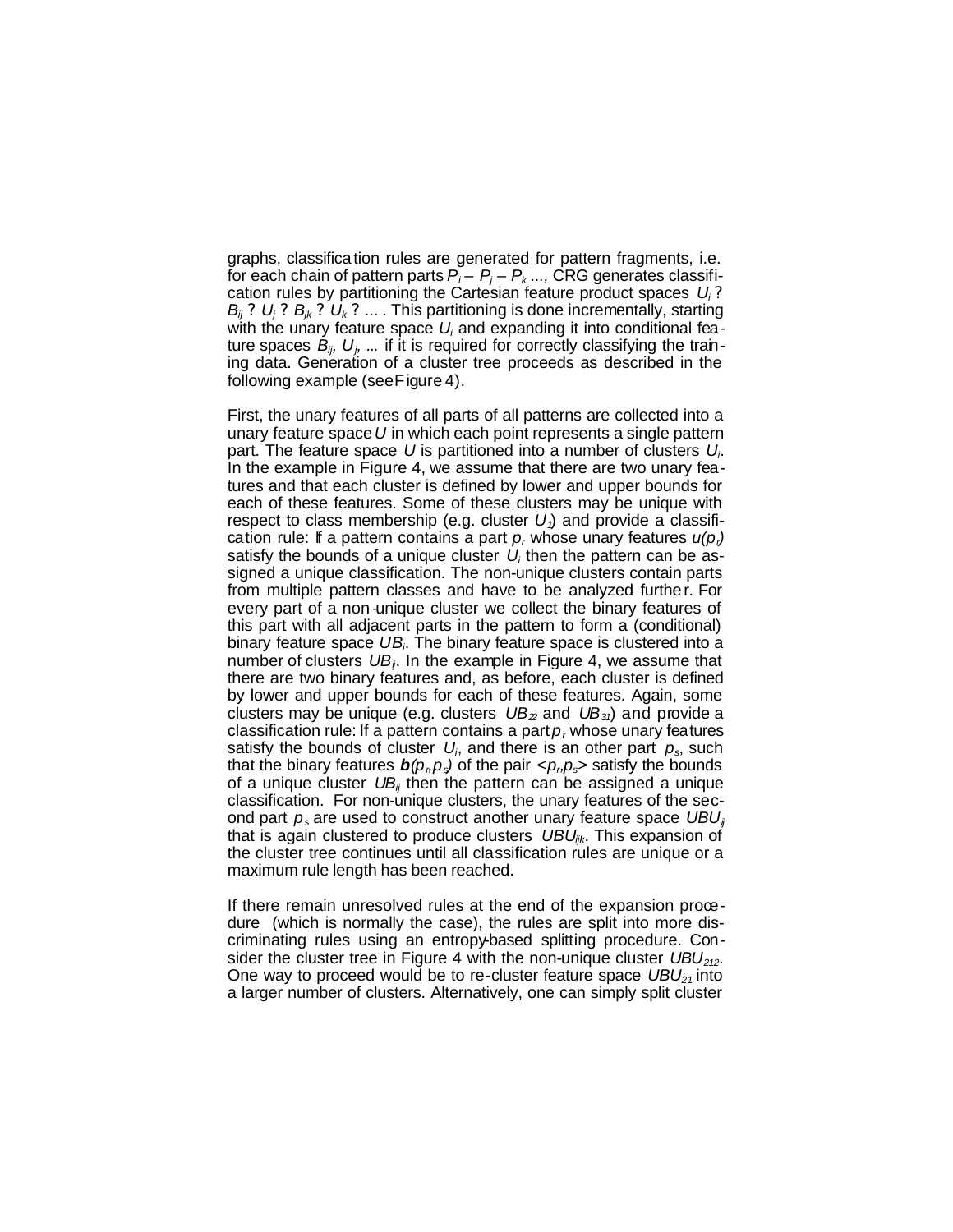*UBU212* along one of the feature dimensions. The latter method is used here.

Consider splitting the elements of an unresolved cluster *C* along a (unary or binary) feature dimension *F*. The elements of *C* are first sorted by their feature (attribute) value *f(c)*, and then all possible cut points *T* midway between successive feature values in the sorted sequence are evaluated. For each cut point *T*, the elements of *C* are partitioned into two sets,  $P_1 = \{c | f(c) = T\}$  with  $n_1$  elements and  $P_2$ ={c|f(c)>T} with  $n_2$  elements. We define the normalized partition entropy *HP(T)* as

## $H_P(T) = (n_1H(P_1) + n_2H(P_2))/(n_1 + n_2)$ .

The cut point  $T_F$  that minimizes  $H_P(T_F)$  is considered the best point for splitting cluster *C* along feature dimension *F*. The best split of cluster *C* is considered the one along the feature dimension *F* that minimizes  $H_P(T_F)$ . Further, rather than splitting an unresolved leaf cluster  $C_L$ , one can split any cluster *C<sup>i</sup>* in the parent chain of *CL*. For each cluster  $C_i$ , the optimal split  $T_F$  is computed, and the cluster  $C_i$  that minimizes  $T_F$  is considered the optimal level for refining the cluster tree.

Cluster splitting continues until all clusters are unique or some termination criterion has been reached. This results in a tree of conditional feature spaces. Classification rules are derived directly from the final cluster tree. For the cluster tree shown in Figure 4, the classification rule derived for cluster *UB32*, for example, can be described as follows: If there is a part  $p_i$  with unary features  $u(p_i)$  within the bounds defined by cluster *U3*, and part *p<sup>i</sup>* is connected to some other part *p<sup>j</sup>* such that the binary features of their relation,  $\bm{b}(\rho_i,\rho_j)$ , are within the bounds defined by cluster *UB32*, then the pattern fragment *p<sup>i</sup>* – *p<sup>j</sup>* belongs to class 1. From the empirical class frequencies of all training patterns one can derive an expected classification (or evidence vector) *E* associated with each rule (e.g. *E(UBU212)=[0.5,0.5]*, given that it contains one element of each class). Similarly, one can compute evidence vectors for partial rule instantiations, aga in from empirical class frequencies of non-terminal clusters (e.g. *E(UB21)=[0.75,0.25]*). Hence an evidence vector *E* is available for every partial or complete rule instantiation.

Again, for the cluster tree in Figure 4, the classification rule derived from cluster *UBU212* can be described as follows: If there is a part *p<sup>i</sup>* with unary features  $u(p_i)$  within the bounds defined by cluster  $U_2$ , and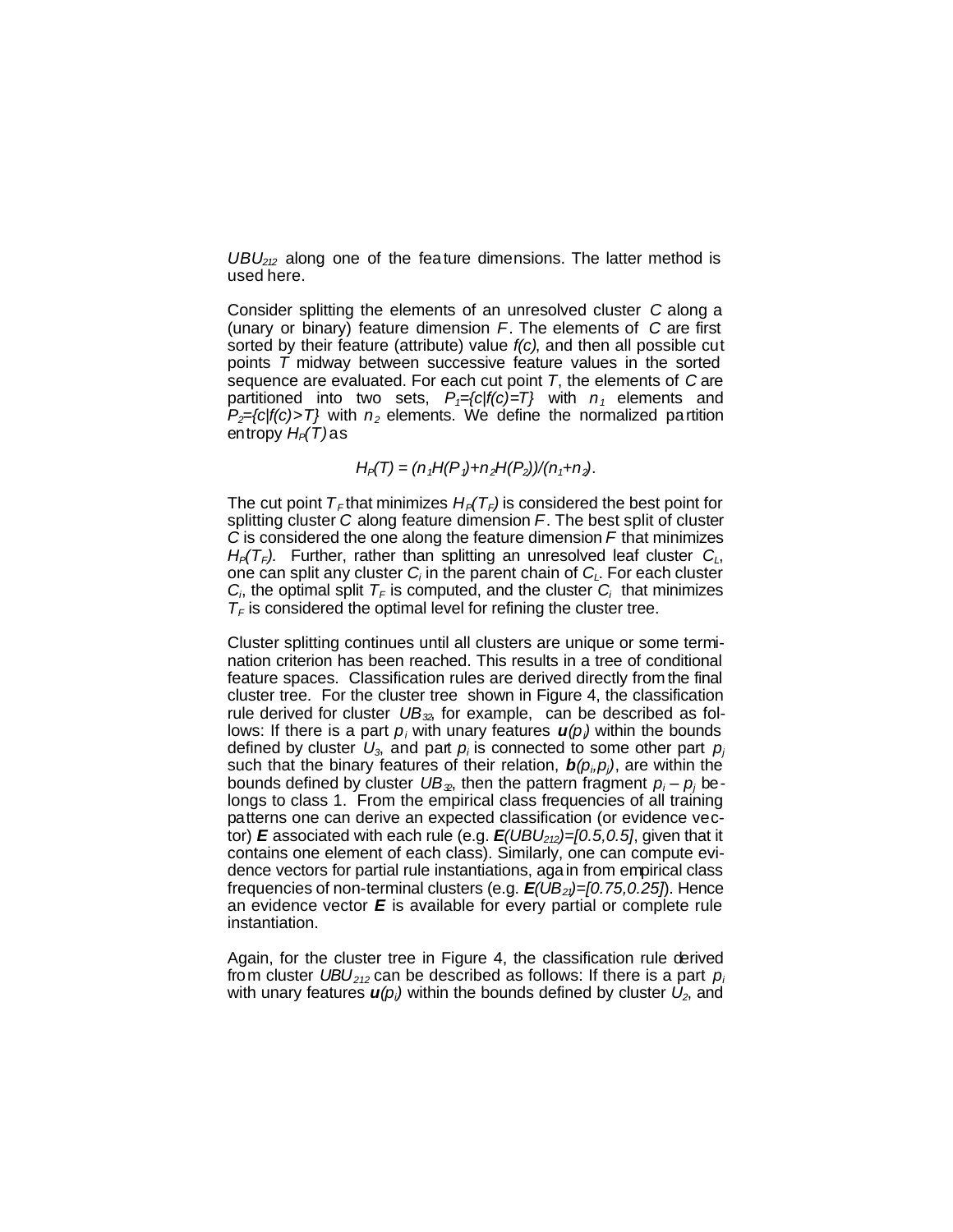part  $p_i$  is connected to some other part  $p_j$  such that the binary features of their relation,  $b(\rho_i, \rho_j)$ , are within the bounds defined by cluster  $UB_{21}$ , and part  $p_j$  has unary features  $u(p_i)$  within the bounds defined by cluster  $UBU_{212}$ , then the pattern fragment  $p_i - p_j$  belongs to classes 1 and 2 with probabilities *[0.5,0.5]*.

CRG has been used successfully for the learning of objects and their recognition in complex scenes (Bischof & Caelli 1997a, 1997b). Many issues arise in the application of classification rules and in the combination of classification evidence by multiple rules. These are discussed in the next section, after learning of spatio-temporal patterns has been introduced.

### **4 Spatio-temporal Learning**

We are now considering patterns that vary over time, such as, for example, a sequence of images of a person lifting a box, or an image sequence showing an arial view of a forest taken at weekly intervals. Our goal is to develop a system that can learn to recognize such spatio-temporal patterns in a supervised learning paradigm. The introduction of an additional (time) dimension leads to an increased data complexity with an ensuing need to increase the efficiency of learning and classification procedures.



*Figure 5: A spatio-temporal pattern consisting of three parts over three time-points. Undirected arcs indicate spatial binary connections, solid directed indicate temporal binary connections between the same part at different time-points, and dashed directed arcs indicate temporal binary connections between different parts at different time-points.*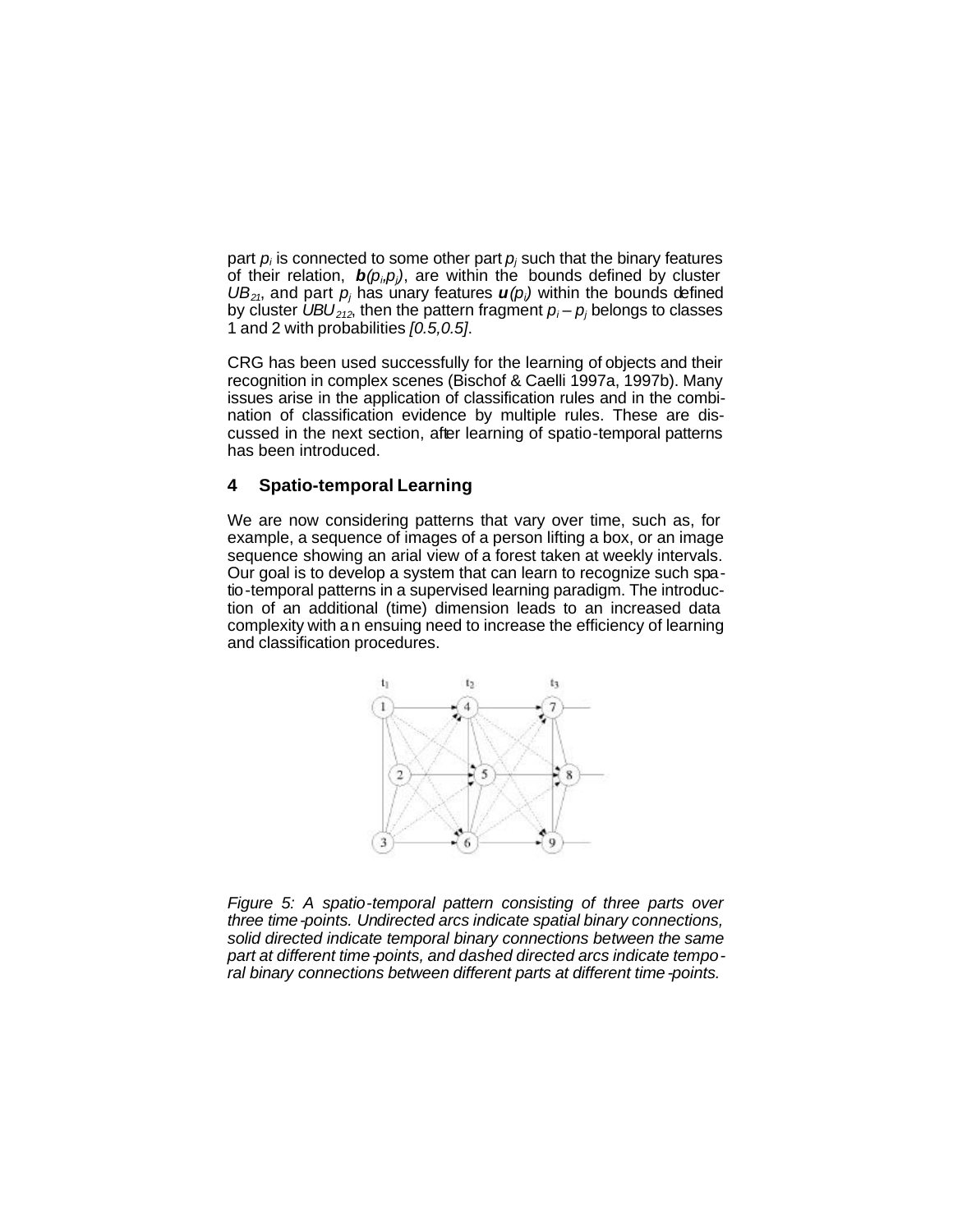In general, a spatio-temporal pattern is defined by a set of labeled time-indexed attributed features. A pattern  $P_i$  is thus defined in terms of  $P_i = \{p_{i1}(\mathbf{a} \cdot t_{i1}), \ldots, p_{in}(\mathbf{a} \cdot t_{in})\}$  where  $p_{ii}(\mathbf{a} \cdot t_{ii})$  corresponds to part j of pattern *i* with attributes *a* that are true at time *tij*. The attributes *a* are defined with respect to specific labeled features, and are either unary (single feature attributes) or binary (relational feature attributes, either over space or over space-time), that is,  $a = \{u, b_s, b\}$  (see Figure 5). Examples of unary attributes *u* include area, brightness, position; spatial binary attributes *bs* include distance, relative size; and temporal binary attributes  $\boldsymbol{b}_t$  include changes in unary attributes over time, such as size, orientation change, or long range position change.

In the following, we discuss very briefly hidden Markov models, and then introduce a generalization of the CRG approach to the learning of spatio-temporal patterns.

#### **4.1 Hidden Markov Models**

Recently, hidden Markov models (HMMs, Rabiner & Juang 1993) have become very popular for modeling time series data in applications such as speech or gesture recognition, computational biology, and in computer vision applications such as object tracking and modeling of changes in images.

HMMs are used for modeling sequences of observations O<sub>t</sub>over time. These observations are assumed to be generated by some process whose (discrete) states *S* are hidden from the observer. Further, the state of the hidden process is assumed to satisfy the Markov property: the process state at time *t*, *S<sup>t</sup>* , depends only on the process state at time *t-1*, *St-1*, but not on previous ones, i.e. Pr *(S<sup>t</sup> |St-1,St- <sup>2</sup>, ..., S1) =*  Pr *(S<sup>t</sup> |St-1)*. The probability of a sequence of observations *O1,O2,...O<sup>T</sup>* is then given by

$$
Pr(O_1, O_2, ..., O_T) ? Pr(O_1 | S_1) Pr(S_1) \bigg[ \bigcap_{t=2}^{T} Pr(O_t | S_t) Pr(S_t | S_{t=1})
$$

i.e. it can be factored into a internal state transition component and an output component. This added flexibility permits to model a much larger range of temporal data than was possible with older models. Recent extensions to factorial HMM, tree-structured HMMs and Baye sian nets have further expanded the usefulness of HMMs for modeling spatio-temporal pattern, but the added complexity of these extensions often leads to problems in inference and learning (For a review, see Bunke & Caelli, 2001). We believe that the approach presented in the next section overcomes some of these problems.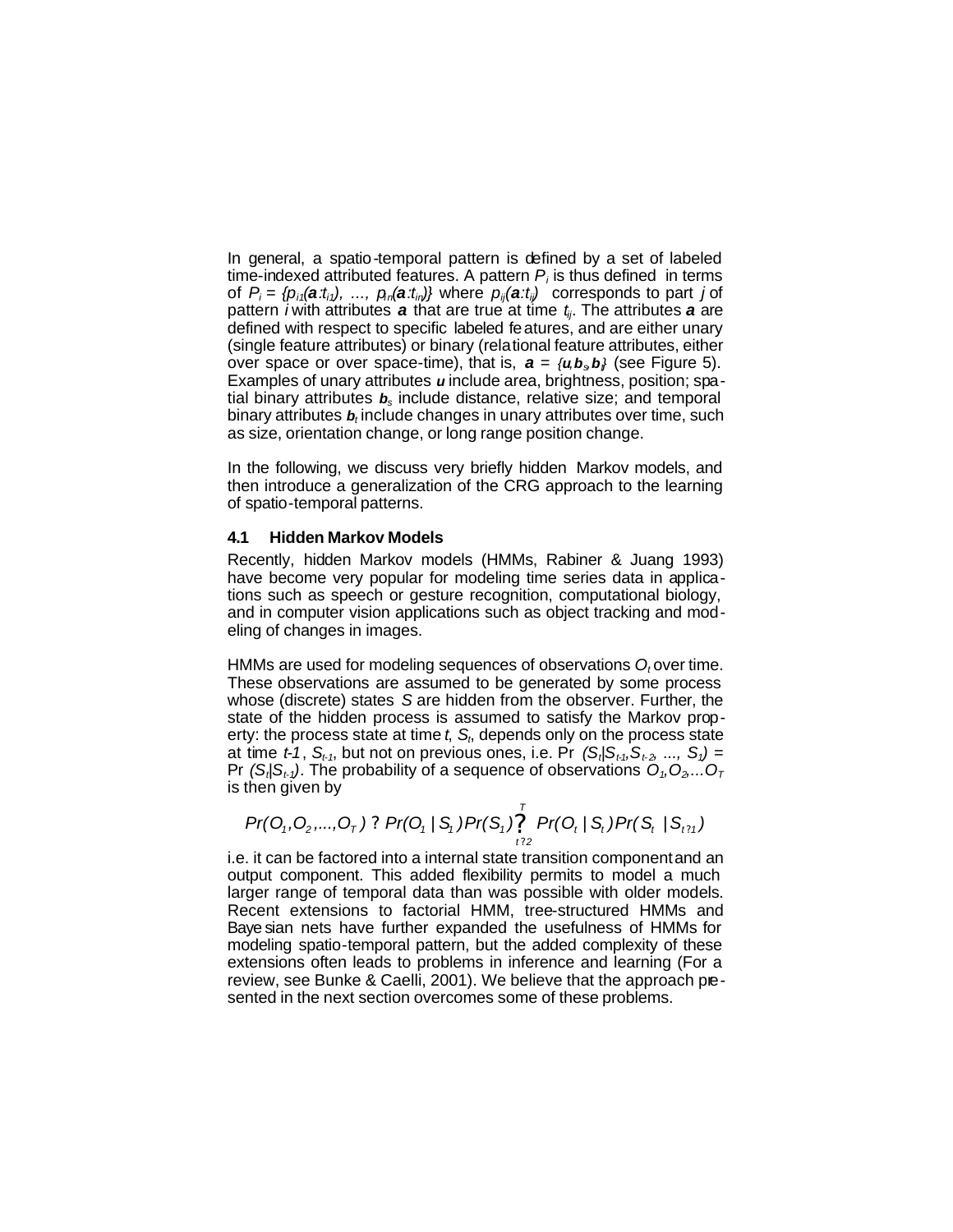#### **4.2 Condition Rule Generation CRG**<sub>ST</sub>

We now turn to  $CRG<sub>ST</sub>$ , a generalization of CRG from a purely spatial domain into a spatio-temporal domain (Bischof & Caelli, 2000, 2001). Here, data consist typically of time-indexed pattern descriptions, where pattern parts are described by unary features *u*, spatial part relations by (spatial) binary features *bs*, and changes of pattern parts by (temporal) binary features *b<sup>t</sup>* . In the following sections, we discuss rule learning, rule generation models and appications of  $CRG_{ST}$ . In contrast to other temporal learners like hidden Markov models, the rules generated by  $CRG<sub>ST</sub>$  are not limited to first-order time differences but can utilize more distant (lagged) temporal relations. At the same time,  $CRG<sub>ST</sub>$  allows for the generation of non-stationary rules, unlike models like multivariate time series, which also accommodate correlations beyond first-order time differences but do not allow for the use of different rules at different time points.



*Figure 6: Left: Grasping movement around an obstacle. The movement sensors were placed on the upper arm, the forearm, and the hand. Right: Sample time-plots of the movement sequences. The left column shows traces for the upper arm, the middle column for the forearm and the right column for the hand. The first row shows timeplot for velocity (for a straight grasp movement), the second for acceleration (for a grasp movement over an obstacle), and the third for curvature (for a grasp movement around an obstacle). Each graph shows five samples for each action type. All measurements have been normalized for display purposes.*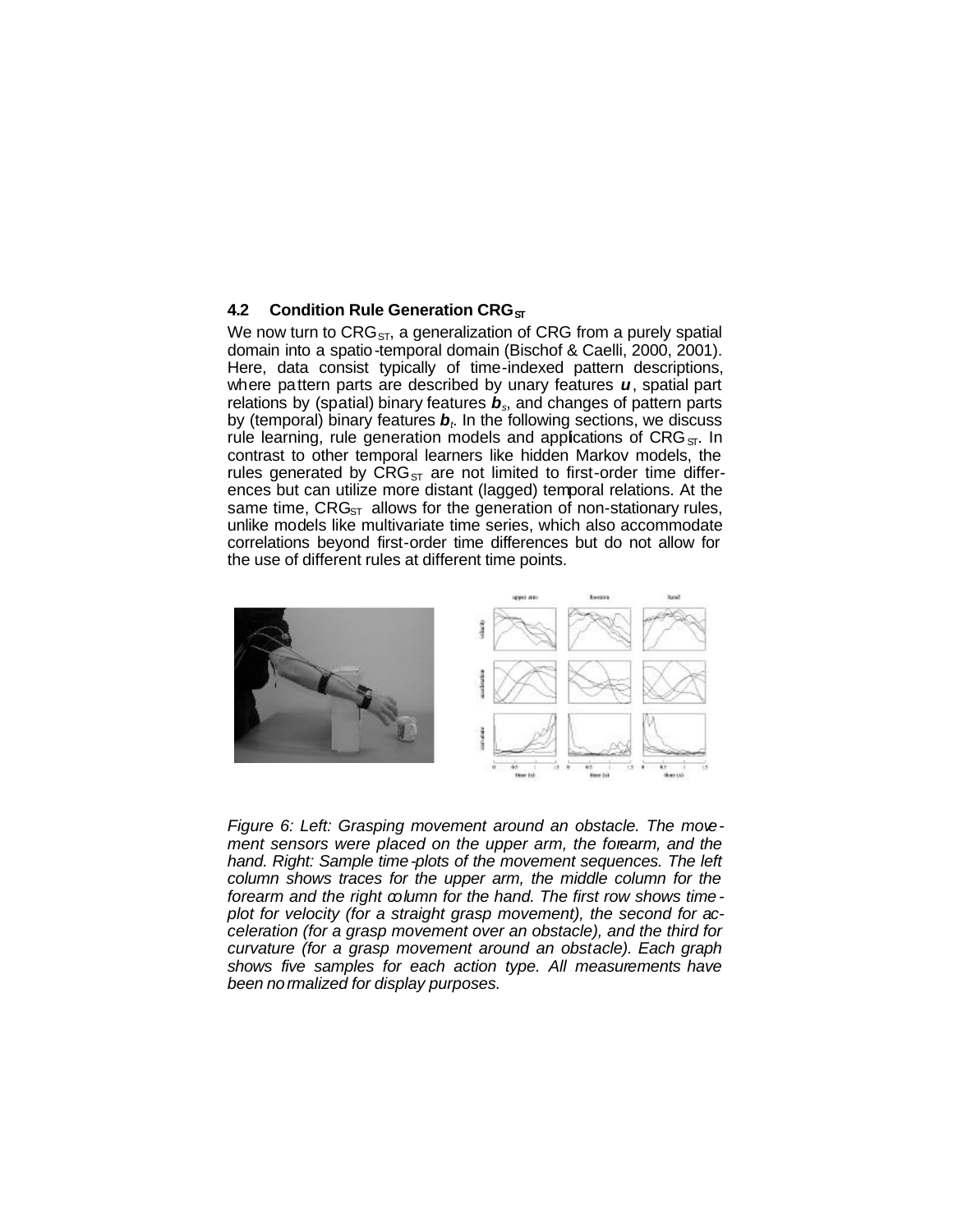In the following, we illustrate each component of  $CRG<sub>ST</sub>$  with an example where three different variations of grasp movements were learned: One where the hand moved in a straight path to the object, another where an obstacle in the direct path was avoided by moving over it, and a third where the obstacle was avoided by moving around it.

The movements were recorded using a Polhemus system running at 120Hz for three sensors, one on the upper arm, one on the forearm, and one on the hand (see Figure 6). From the position data  $(x(t),y(t),z(t))$  of these sensors, 3-D velocity  $v(t)$ , acceleration  $a(t)$ , curvature k(t), and torsion ?(t) were extracted. Sample time-plots of these measurements are shown in Figure 6.

### **4.3 Representation of Spatio-Temporal Patterns**

For the "grasp" example, the definition of the spatio-temporal patterns is straightforward. At every time point, the patterns consist of three parts, one for each sensor, each part being described by unary attributes 3D-position, velocity, acceleration, curvature and torsion, i.e.  $\boldsymbol{\mu}(\boldsymbol{p}_{i,j})$  ? [x,y,z,v,a,k,?]. Binary attributes were defined by simple differences, i.e. the spatial attributes were defined as  $\bm{b}_s(p_{i,t}, p_{j,t})$ ?  $\bm{u}(p_{j,t})$ ?  $\bm{u}(p_{it})$ , and the temporal attributes were defined as  $\bm{b}_{t}^{T}(\bm{\rho}_{i,t}^{T,\cdots},\bm{\rho}_{j,t21}^{T})$  ?  $\bm{u}(\bm{\rho}_{j,t21}^{T})$  ?  $\bm{u}(\bm{\rho}_{i,t})$  .

Our data model, and consequently our rules, are constrained to spatial and temporal adjacency (in the nearest neighbor sense) and temporal monotonicity, i.e. features are only connected in space and time if they are spatially or temporally adjacent, and the temporal indices for time must be monotonically increasing. Although this limits the expressive power of our representation, it is still more general than strict first-order discrete time dynamical models such as hidden Markov models.

For  $CRG<sub>ST</sub>$ , finding an "interpretation" involves determining sets of linked lists of attributed and labeled features, that are causally indexed (i.e. the temporal indices must be monotonic), that maximally index a given pattern.

#### **4.4 Rule Learning**

 $CRG<sub>ST</sub>$  generates classification rules for spatio-temporal patterns nvolving a small number of pattern parts subject to the following constraints: First, the pattern fragments involve only pattern parts that are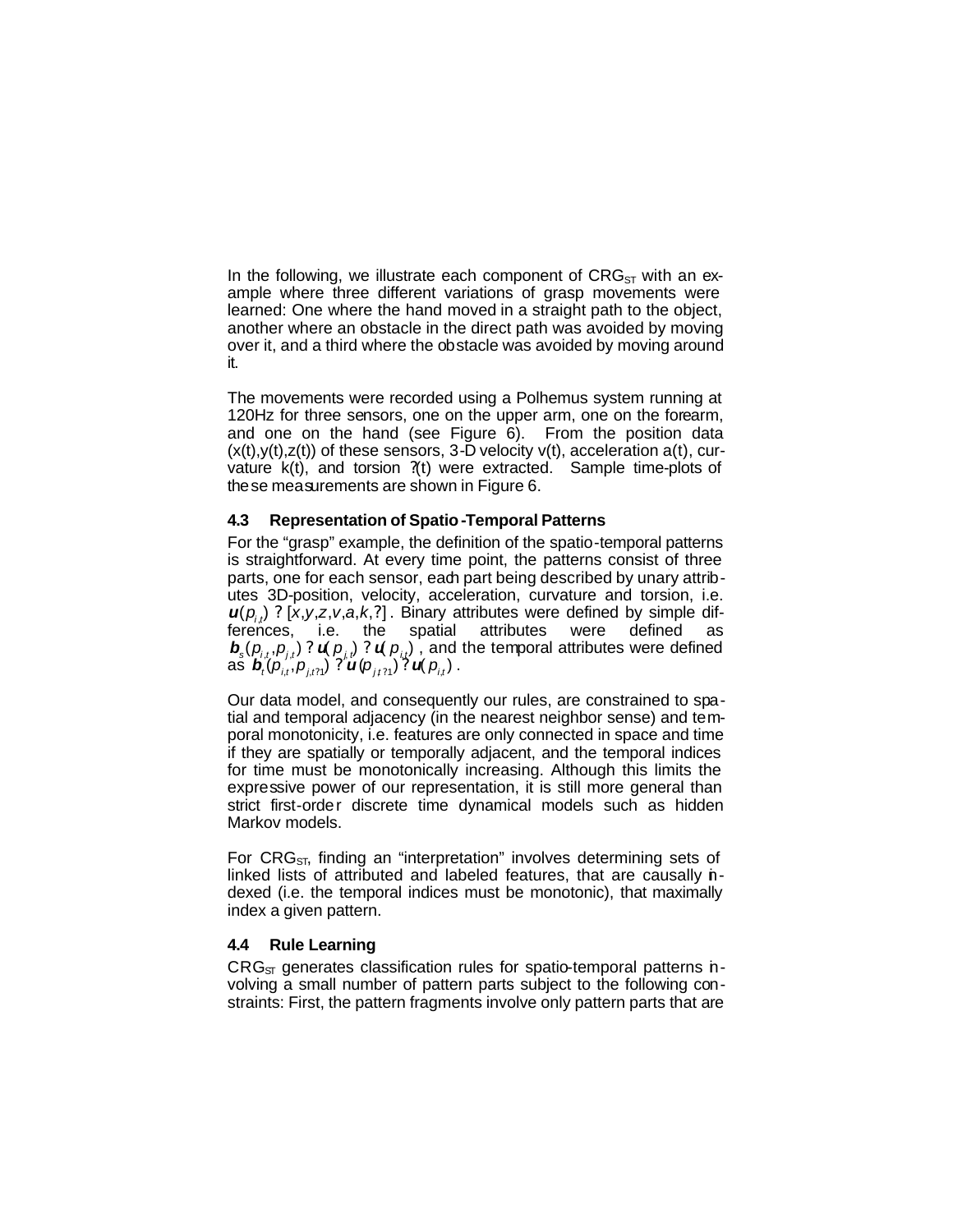adjacent in space and time. Second, the pattern fragments involve only non-cyclic chains of parts. Third, temporal links are followed in the forward direction.

Rule learning proceeds in the following way: First, the unary features of all parts (of all patterns at all time points),  $u(p_i)$ ,  $i=1,\ldots,n;$   $j=1,\ldots,T$ , are collected into a unary feature space *U* in which each point represents the feature vector of one part at one time point. From this point onward, cluster tree generation proceeds exactly as described in Section 3.2, except that expansion into a binary space can now follow either spatial binary relations *bs* or temporal binary relations *b<sup>t</sup>* . Furthermore, temporal binary relations *b<sup>t</sup>* can be followed only in strictly forward direction, analyzing recursively temporal changes of either the same part,  $\boldsymbol{b}_i(p_{i,t}, p_{i,t;1})$  (solid arrows in Figure 5), or of different pattern parts,  $\boldsymbol{b}_t(\boldsymbol{p}_{i,t},\boldsymbol{p}_{j,t21})$  (dashed arrows in Figure 5) at subsequent time-points *t* and *t+1*. The decision about whether to follow spatial or temporal relations is simply determined by entropy-based criteria.

For the "grasp" movement, an example of a classification rule generated by  $CRG<sub>ST</sub>$  is the following rule, which happens to be of the form  $U - B_t - U - B_t - U$ , with  $v =$  velocity;  $a =$  acceleration;  $2x =$  displacement (over time) in  $x$ ,  $2y$  = displacement (over time) in  $y$ .

| if $\boldsymbol{u}(\boldsymbol{p}_{i,t})$                           | with $1.34 = v = 7.9$ and $-2.93 = a = 1.54$                      |
|---------------------------------------------------------------------|-------------------------------------------------------------------|
| and $\boldsymbol{b}_t(\boldsymbol{p}_{i,t},\boldsymbol{p}_{i,t+1})$ | with $-0.16 = ?x = 0.07$ and $-6.51 = ?y = 5.37$                  |
| and $\boldsymbol{u}(\boldsymbol{p}_{i,t+1})$                        | with any value                                                    |
| and $\bm{b}_t(p_{i,1}, p_{i,t+2})$                                  | with $-5.39 = ?x = 0.08$ and $-6.51 = ?y = 5.37$                  |
| and $\mathbf{u}(p_{i,t+2})$                                         | with $4.74 = v = 5.04$ and $-0.78 = a = 0.06$                     |
| then                                                                | pattern fragment $p_{i,t}$ - $p_{j,t+1}$ – $p_{k,t+2}$ is part of |
|                                                                     | a grasping action moving over an obstacle.                        |

In plain language, this classification rule reads as follows: If there is any sensor at any time point *t* with instantaneous velocity in the range *[-1.34,7.9]* and acceleration in the range *[-2.93,1.54]*, and the sensor position changes by *? x* in the range *[-0.16,0.07]* and by *? y* in the range *[-6.51,5.37]* to the next time step, etc. then this is part of a grasping action over an obstacle. Note that the rules do not refer to particular sensors, even though this would be possible, and indeed helpful in this particular example. In general, however, identification of particular pattern parts may not be possible. As discussed earlier, it is one of the fundamental assumptions of  $CRG<sub>ST</sub>$  that the correspondence between pattern parts and model parts is not known a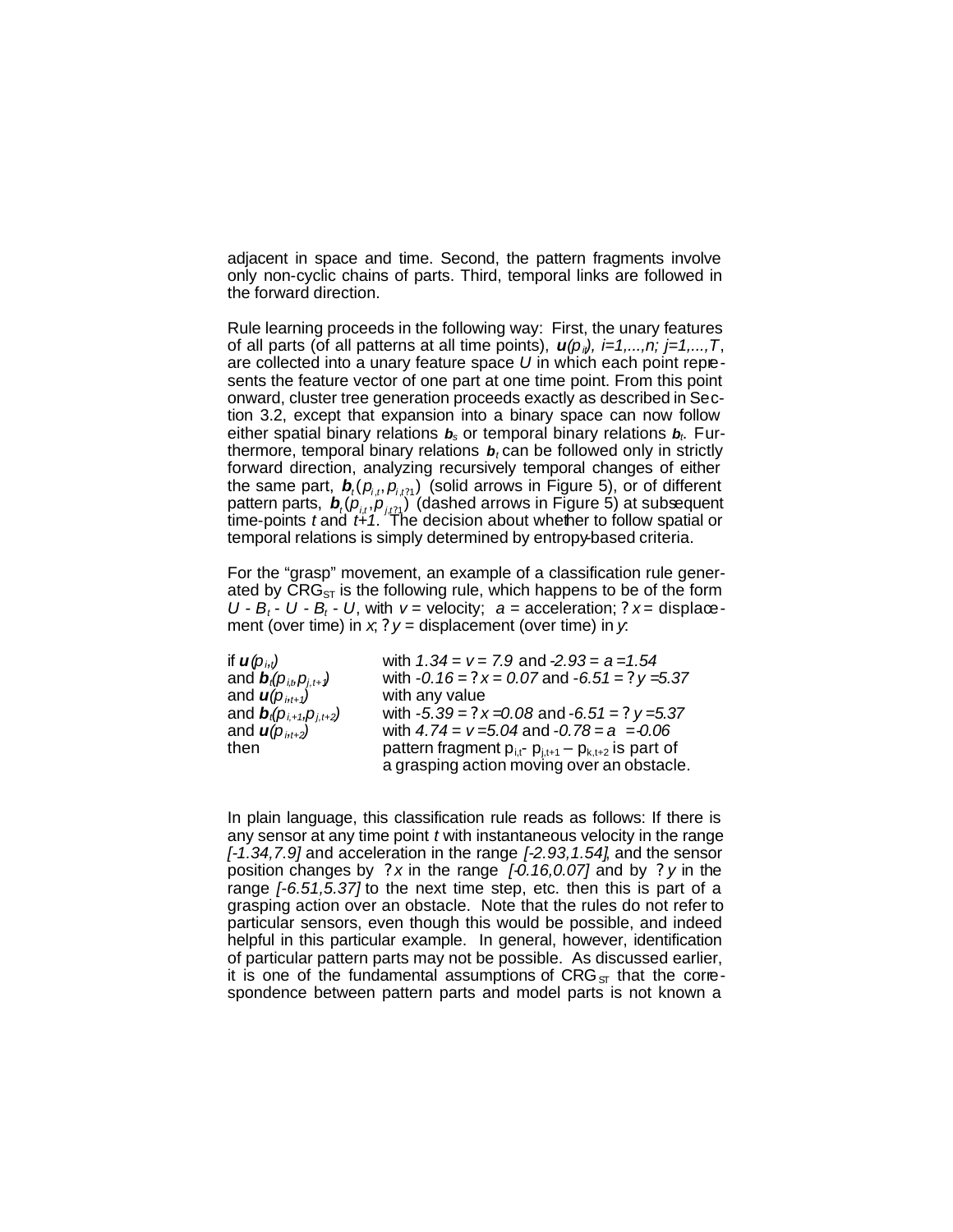priori, and this is what sets it apart from approaches such as recurrent neural networks or hidden Markov models.

#### **4.5 Rule Application**

A set of classification rules is applied to a spatio-temporal pattern in the following way. Starting from each pattern part (at any time point), all possible sequences (chains) of parts are generated subject to the constraints the only adjacent parts are involved and no loops are generated. (Note that the same spatio-temporal adjacency constraints and temporal monotonicity constraints were used for rule generation.) Each generated chain  $S_i = \langle p_{i1}, p_{i2}, ..., p_{in} \rangle$ , is then classified using the classification rules, and the evidence vectors of all rules instantiated by *S<sup>i</sup>* are averaged to obtain the evidence vector *E(Si)* of the chain *S<sup>i</sup>* . Further, the set *Sp* of all chains that start at *p* is used to obtain an initial evidence vector for part *p*:

$$
\boldsymbol{E}(p) \,\,?\, \frac{1}{|\mathbf{S}_p|} \underset{S: \mathbf{S}_p}{\overset{\Omega}{\cdot}} \boldsymbol{E}(S)
$$

where |*Sp*| denotes the cardinality of the set *Sp*. Evidence combination based on this equation is adequate if it is known that a single pattern is to be recognized. In the "grasp" example, this would be the case if it is known that a single movement is being presented.

However,  $CRG<sub>ST</sub>$  is designed to work in more general situations where different pattern types overlap in space and time. This is the case, for example, when two or more different movement patterns are presented at the same time, or when the movement type changes over tme. In this case, the simple scheme based on the equation above can produce incorrect results because some chains of parts may not be contained completely within a single pattern but "cross'" different pattern types. Such "crossing" chains are likely to be classified in a arbitrary way, and to the extent that they can be detected and eliminated, part classification can be improved.

We use general heuristics for detecting rule instantiations involving parts belonging to different patterns. One such heuristic is based on the following idea. If a chain  $S_i = \langle p_{i}, p_{i2}, ..., p_{in} \rangle$  does not cross boundaries of objects then the evidence vectors  $E(S_{i1})$ , ...,  $E(S_{i0})$  are likely to be similar, and dissimilarity of the evidence vectors suggests that *S<sup>i</sup>* may be a "crossing" chain. This similarity can be captured in the following way (McCane 1997): For a chain  $S_i = \langle p_{i1}, p_{i2}, ..., p_{in} \rangle$ , we compute the compatibility vector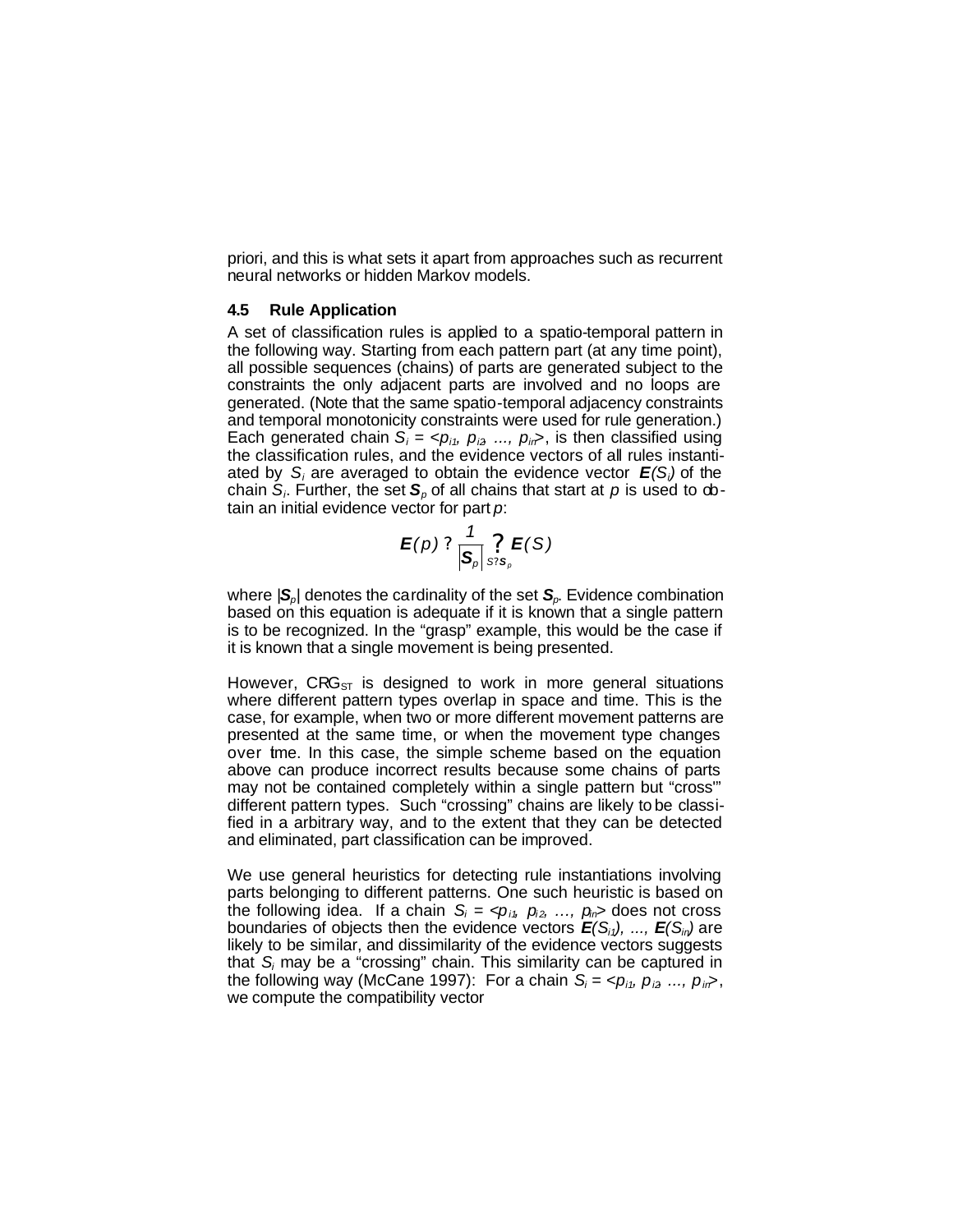$$
w(S_i) ? n^{?1} \sum_{k?1}^{n} E(p_k)
$$

This compatibility measure can be used directly in an iterative relaxation scheme (Rosenfeld & Kak 1982) for updating the part evidence vectors:

$$
\mathbf{E}^{(t?1)}(p) ? ? (Z^{?1} \underset{s? s_p}{?} \mathbf{w}^{(t)}(S) ? \mathbf{E}(S))
$$

where ? is the logistic function ? (z)=(1+exp(-20(z-0.5))<sup>-1</sup>, Z a normalizing factor, and the binary operator ? is defined as a componentwise vector multiplication  $[a \;\; b]^{\scriptscriptstyle\mathsf{T}}$  ?  $[c \;\; d]^{\scriptscriptstyle\mathsf{T}}$  ?  $[ac \;\; bd]^{\scriptscriptstyle\mathsf{T}}$  . Convergence of the above relaxation scheme is typically obtained in about 10-20 iterations, and the updated part evidence vectors then reflect the partitioning of the test pattern into distinct subparts.

In summary, application of  $CRG<sub>ST</sub>$  rules to a spatio-temporal pattern *Pi* (as shown in Figure 5) proceeds as follows:

- ?? For all pattern parts  $p_i$ , extract all part chains  $p_i p_j p_k ...$  starting at *p<sup>i</sup>* , up to a specified maximal length.
- ?? Classify all part-chains  $S_i$  using the CRG<sub>ST</sub> rules, each producing an evidence vector *E(S)*.
- ?? Compute initial compatibility vectors *w(Si)*.
- ?? Run the iterative relaxation scheme until convergence. This produces a final evidence vector *E(Si)* for each part.

#### **4.6 Performance of CRG**<sub>ST</sub>

Performance of  $CRG<sub>ST</sub>$  was tested with the "grasp" example in a leave one-out paradigm, i.e. in each run, movement classes were learned using all but one patterns, and the resulting rule system was used to classify the remaining pattern. Results of these tests are shown in Table 3 for different attribute combinations for unary, spatial binary and temporal binary relations. The last column indicates what percentage of pattern parts was classified correctly on average. Although each test pattern consisted of a single movement, this was not assumed by the classification algorithm. Using the "single-movement" assumption, e.g. in a winner-take-all scheme, would lead to somewhat higher classification percentages.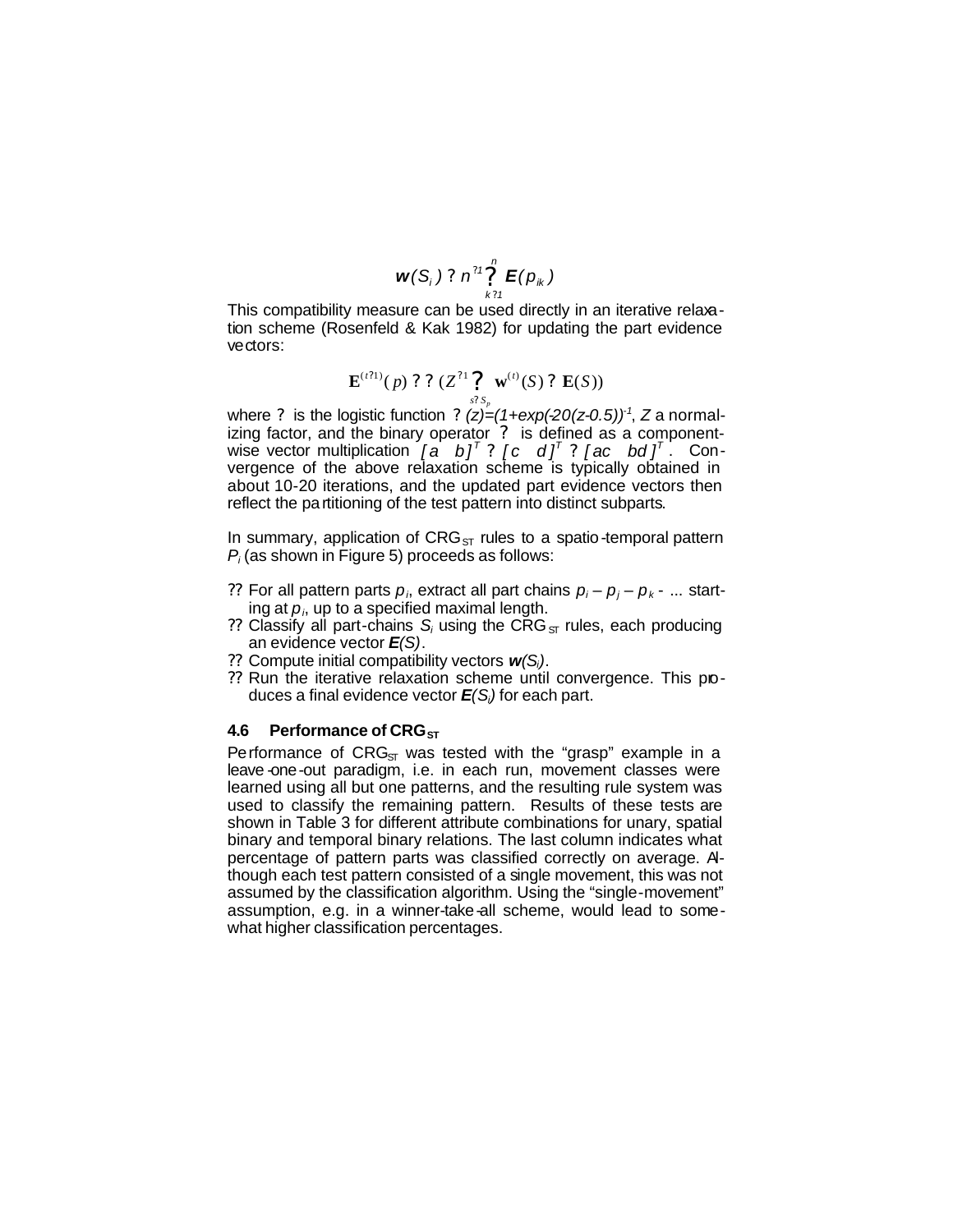| u     | $\bm{b}_{\mathrm{s}}$ | b,         | correct |
|-------|-----------------------|------------|---------|
| XVX   | <b>XVZ</b>            | xyz        | 95.4%   |
|       | <b>XYZ</b>            | xyz        | 96.3%   |
|       |                       | <b>XVZ</b> | 43.1%   |
| va    | va                    | va         | 52.2 %  |
|       | va                    | va         | 46.6%   |
|       |                       | va         | 28.3%   |
| K?    | K?                    | Ю          | 34.6%   |
|       | k?                    | Ю          | 40.7%   |
|       |                       | Ю          | 28.9%   |
| xyzva | xyzva                 | xyzva      | 90.8%   |
|       | xyzva                 | xyzva      | 96.5%   |
|       |                       | xyzva      | 33.1 %  |

*Table 3: Performance of CRGST for learning three different types of grasping actions. The first three columns indicate what attributes were used for unary, spatial binary and temporal binary relations, and the last column indicates the percentage of test pattern points that was classified correctly. Dashes indicate that no feature was used. xyz: position in 3D; v: velocity: a: acceleration; k: curvature; ?: torsion.*

The results show that classification performance varies, not unexpectedly, with the choice of attribute sets. For the simple movement patterns used here, position information, possibly enhanced by velocity and acceleration information, was clearly sufficient for encoding and learning the movement patterns. Curvature and torsion information alone was insufficient, which is not surprising given that the movements were fairly linear.

The results show that  $CRG<sub>ST</sub>$  is a promising technique for the learning of motion patterns. Obviously, the movement patterns used here were very simple, but work is currently in progress on the encoding and learning of much more complex movement sequences.

### **4.7 Incorporating Model Constraints into Rule Generation**

The definition of spatio-temporal patterns introduced in this section is very general and applies to situations where no domain knowledge is available. Learning of patterns may be made more efficient through introduction of relational constraints based on domain knowledge. For example, for the recognition of human body movements, the spatial relation between hand and elbow may be much more diagnostic than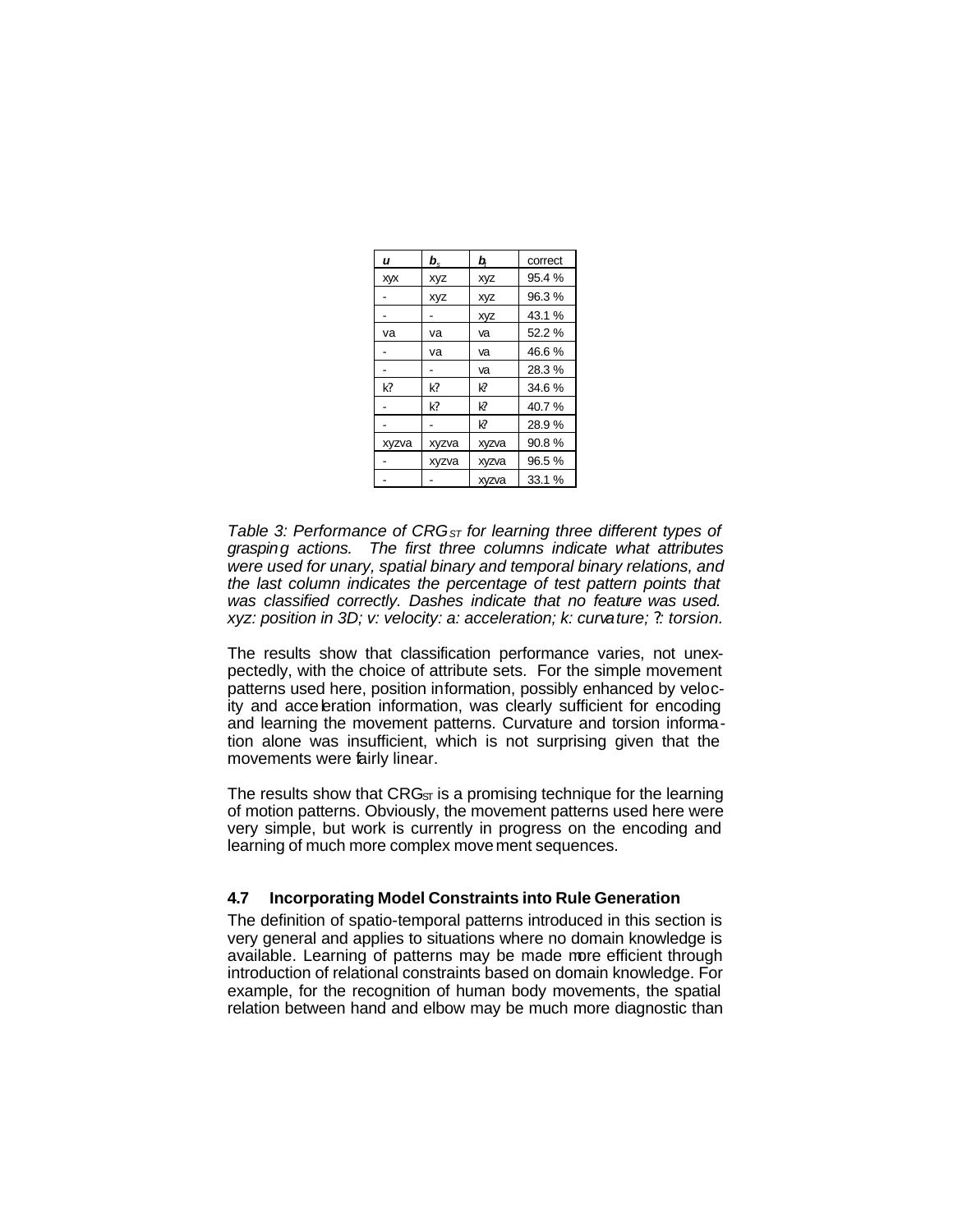the relation between hand and knee, or, more generally, intra-limb spatial relations are more diagnostic than inter-limb spatial relations. For these reasons, arbitrary model-based constraints can be introduced into the underlying relational structure, thus covering the range from fully-connected non-directed relational models to specific directed relational models (Bischof & Caelli, 2001). Obviously, in situations where no domain knowledge is available, the most general model should be used, and learning is consequently slower and suboptimal. Conversely, when sufficient domain knowledge is available, strong constraints can be imposed on the relational model, and learning is consequently more efficient.



*Figure 7: Left: Lifting a heavy object. The movement sensors were placed on the hip, above the knee, above the foot, on the upper arm, on the forearm, and on the hand of the left body side. Right: Sample time-plots of the movement sequences. The first row shows timeplots for the vertical position of the sensor placed on the hand, the second row the acceleration of the sensor placed above the knee. The four columns show traces the four movement classes.*

The model-based  $CRG<sub>ST</sub>$  approach is illustrated in an example where the classification of four different variations of lifting movements were learned, two where a heavy object was lifted, and two where a light object was lifted. Both objects were either lifted with a knees bent and a straight back ("good lifting"), or with knees straight and the back bent ("bad lifting"). Thus there were four movement classes, 1) good lifting of heavy object, 2) good lifting of light object, 3) bad lifting of a heavy object, and 4) bad lifting of a light object. The movements are quite difficult to discriminate, even for human observers. This was done in order to test the limits of the movement learning system.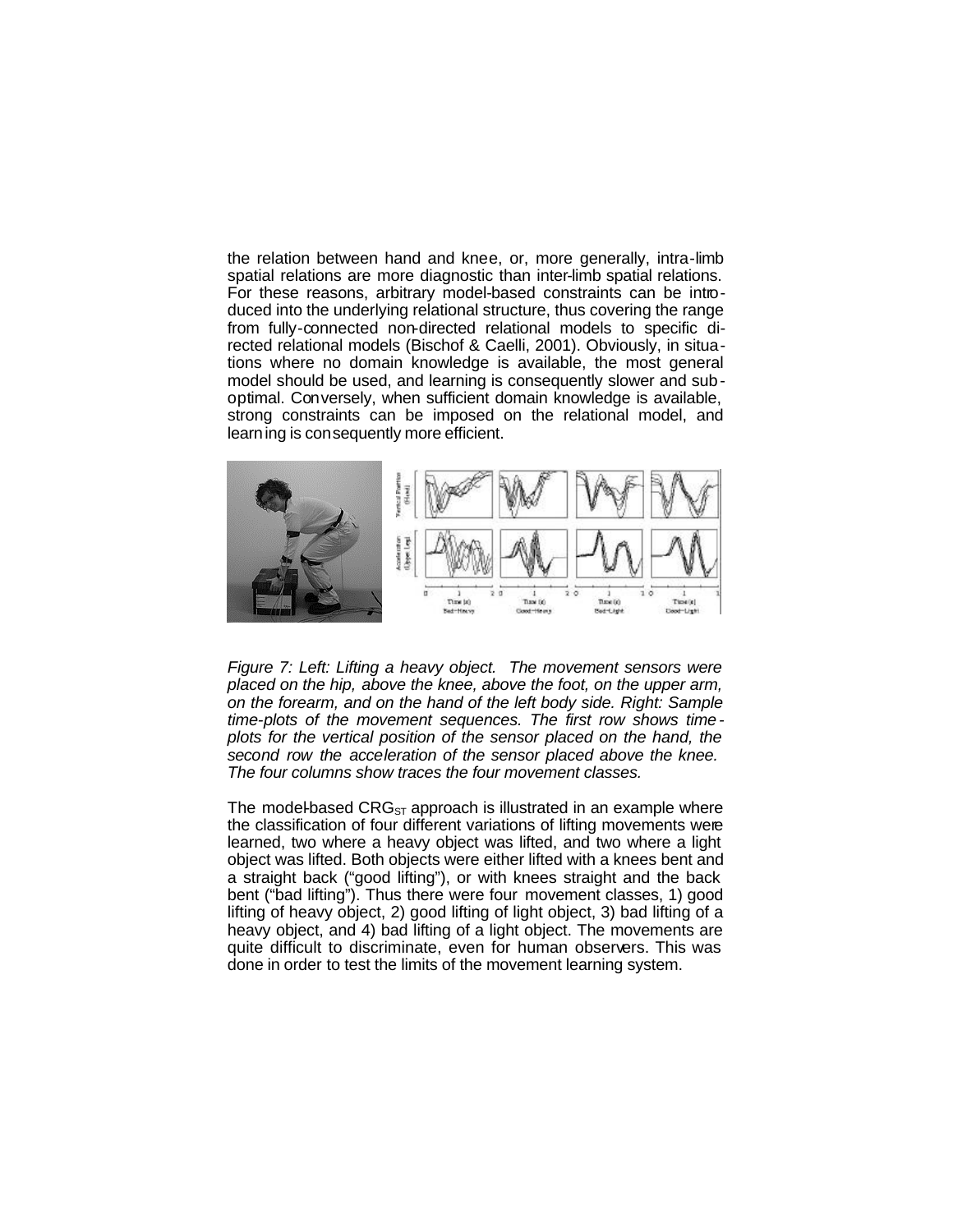The movements were recorded using a Polhemus system running at 120Hz for six sensors, located on the hip, above the knee, above the foot, on the upper arm, on the forearm, and on the hand of the left body side (see Figure 7). From the position data *(x(t),y(t),z(t))* of these sensors, 3-D velocity *v(t)* and acceleration *a(t)* were extracted, both with respect to arc length  $ds(t)=(d\hat{x}(t)+d\hat{y}(t)+d\hat{z}^2(t))$ <sup>1/2</sup>, i.e.  $v(t)=$  $ds(t)/dt$  and  $a(t) = d^2s(t)/dt^2$ .

The spatio-temporal patterns were defined in the following way: At every time point, the patterns consisted of six parts, one for each sensor, each part being described by unary attributes  $\boldsymbol{u}$  ? [x,y,z,v,a]. Binary attributes were defined by simple differences, i.e. the spatial attributes were defined as  $\bm{b}_s(\rho_{i,t},\rho_{j,t})$  ?  $\bm{u}(\rho_{j,t})$  ?  $\bm{u}(\rho_{i,t})$  , and the temporal attributes were defined as  $\bm{\ddot{b}}_{\iota}(\rho_{\iota,\iota}^{\circ},\rho_{\jmath,\iota\iota\iota})$   $\mathbin{\overset{\delta}{?}}$   $\bm{\iota}(\rho_{\jmath,\iota\iota\iota})$   $\mathbin{\overset{\delta}{?}}$ 



Figure 8: Sketch of the four pattern models used for the recognition of *lifting movements. From left to right, the sketches show the fully connected relational model, the non-directional intra-limb model, the directional intra-limb model and an inter-limb model. See text for further explanations.*

Performance of  $CRG<sub>ST</sub>$  was tested with a leave-one-out paradigm, i.e. in each test run, movement classes were learned using all but one sample, and the resulting rule system was used to classify the emaining pattern, as described in Section 4.3. The system was tested with three attribute combinations and four pattern models. The three attributes combinations were 1) *u=[x,y,z]*, 2) *u=[v,a],* and 3) *u*=[x,y,z,v,a]. The four pattern models were 1) a fully connected relational model (i.e. binary relations were defined between all six sensors), 2) a non-directional intra-limb model, i.e. binary relations were defined between hip - knee, knee - foot, upper arm - forearm, and forearm - hand, 3) a directional intra -limb model (i.e. binary relations were defined as in 2) but only in one direction), and finally 4) an inter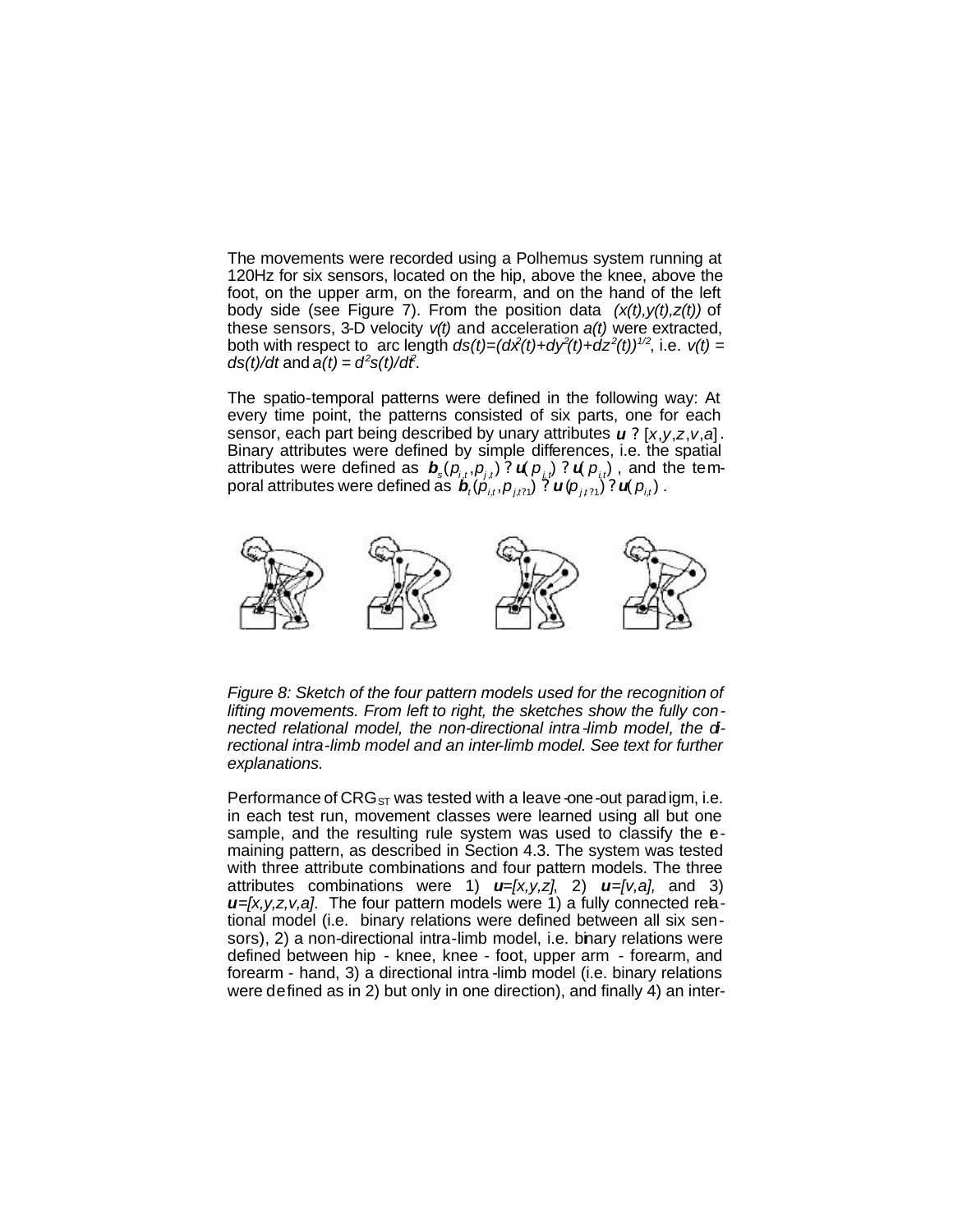limb model (i.e. binary relations were defined between hip - upper arm, knee - forearm, and foot - hand) (see Figure 8).

Results of these tests are shown in Table 4, for the attribute subsets and the pattern models just described. The results show that performance is fairly high, in spite of the fact that the movement patterns are not easy to discriminate for human observers. Best performance is reached for the intra-limb directional model (see Figure 8) and the full feature combination *xyzva* . Even though performance for feature combination *va* is very low, the two features improve, performance for the *xyz* feature combination.

| Model                      | <b>XVZ</b> | va  | xyzva |
|----------------------------|------------|-----|-------|
| fully connected            | 85%        | 30% | 75 %  |
| intra-limb non-directional | 75%        | 32% | 75 %  |
| intra-limb directional     | 85%        | 20% | 90%   |
| inter-limb non-directional | 60%        | 5%  | 70 %  |

*Table 4: Performance of CRGST for learning four different types of lifting actions. The first column indicates what relational model was used, and the three remaining columns give average performance for three different attributes combinations ( xyz = position in 3D; v = velocity: a = acceleration). Each cell shows percentage correct identifi*cations under the assumption that a single movement pattern is pie*sent.*

## **5 Conclusions**

Visual learning is concerned with systems that learn to recognize complex spatial and spatio-temporal patterns. We have presented a number of such learning approaches, from simple discriminant functions over decision trees nad evidence -based systems to advanced learning systems like HMMs and  $CRG<sub>ST</sub>$ .

Although these systems are fairly effective in learning moderately sized data sets as they arise in vision, their efficiency, their flexibility and their power is still a far cry from what is required to match human performance in visual learning.